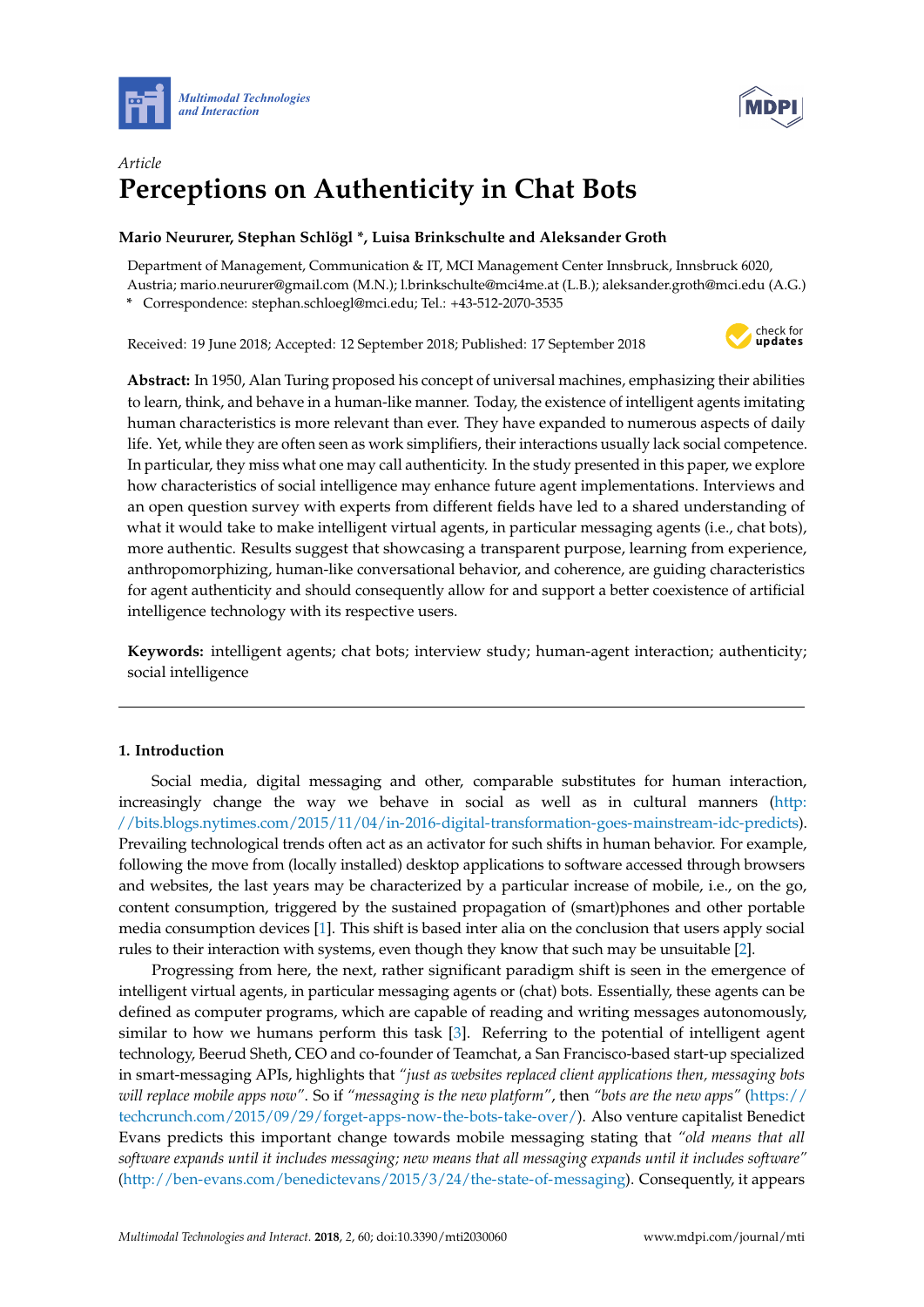that these types of intelligent messaging agents are at the edge of becoming the new means of communication for organizations and privates alike. Yet, although the technological progress of building agent technology has been significant in recent years, insights on how to make these bots socially accepted have barely scratched the surface. Reasons for this lack of knowledge might be found in the multidisciplinarity of the topic. That is, understanding the characteristics of what makes a messaging service intelligent seems not so much a technical but rather a social, ethical or even philosophical problem to solve – one that may need to begin with a more general understanding of (human) intelligence and a subsequent definition of the type of intelligence that is expected from an (artificial) agent.

#### *1.1. From the Brain to the Mind*

In order to start a discussion about what it is that makes interactions intelligent, we first need to reflect upon what makes us humans interact and communicate in a way that deems adequate to a given situation. Such a reflection might start with a rather simplistic definition of the functioning of the human brain and how it is connected to the human mind. Kurzweil argues that the brain can be understood as being a hierarchical pattern recognizer containing approximately thirty billion neurons situated in the human neocortex [\[4\]](#page-15-3). Patterns can be learned, predicted, recognized and implemented into other patterns. Since processing, however, happens simultaneously and relentlessly within the brain, there is neither a beginning nor an end in this processing chain. According to Kurzweil, patterns are tripartite—composed of an input, a name for the activation of the pattern, and connections to both higher- and lower-level patterns. He further argues that the human pattern recognition module performs probability estimations of input, its size, and the importance of its parameters, so as to determine the likelihood of a correct representation in the mind. Even though patterns are multidimensional, the hierarchical structure of the neocortex allows the assumption that recognition is based on one-dimensional pattern inputs, such as lists of data [\[5\]](#page-15-4).

With respect to the human mind, it is particularly the capability of learning which seems essential to the human brain. As Minsky puts it: *"The principal activities of brains are making changes in themselves"* [\[6\]](#page-15-5). The human neocortex is training itself and learning new patterns continually in order to make sense of the input information. The learning process includes building connections among patterns as well as strengthening existing connections if patterns are triggered simultaneously [\[7\]](#page-15-6)—a mechanism which has already been adopted by modern machine learning approaches based on artificial neural networks [\[4\]](#page-15-3).

Learning, i.e., the storing of information, can be based on non-direct as well as direct thinking. The non-direct process stores patterns as *"circuitous sequences of associations"* whereas direct thinking uses lists and sub-lists [\[4\]](#page-15-3). Particularly during direct thinking processes, the mind is confronted with a cultural or ideological codex guiding thoughts. Kurzweil emphasis this set of rules by highlighting that *"many of these taboos are worthwhile, as they enforce social order and consolidate progress"*. Thinking may thus be summarized as being a process that uses connected patterns and clusters of patterns as well as narratives and stories to educate and train the mind to achieve a given goal. This short, and admittedly rather simplistic, description of the principle processes performed by the human brain may serve as relevant foundation for creating a better understanding of an even more difficult human characteristic, i.e., (human) intelligence.

#### *1.2. Intelligence and Its Link to being Human-Like*

Referring to Salovey and Mayer one may find a number of definitions and interpretations of human intelligence and how they evolved throughout history [\[8\]](#page-15-7). One of the first definitions by Descartes supposed that intelligence is *"the ability to judge true from false"* [\[9\]](#page-15-8). Later, Wechsler's understanding of intelligence was based on *"the aggregate or global capacity of the individual to act purposefully, to think rationally, and to deal efficiently with his environment"* [\[10\]](#page-15-9). Although this definition already included the distinction between mechanical, abstract as well as social intelligence,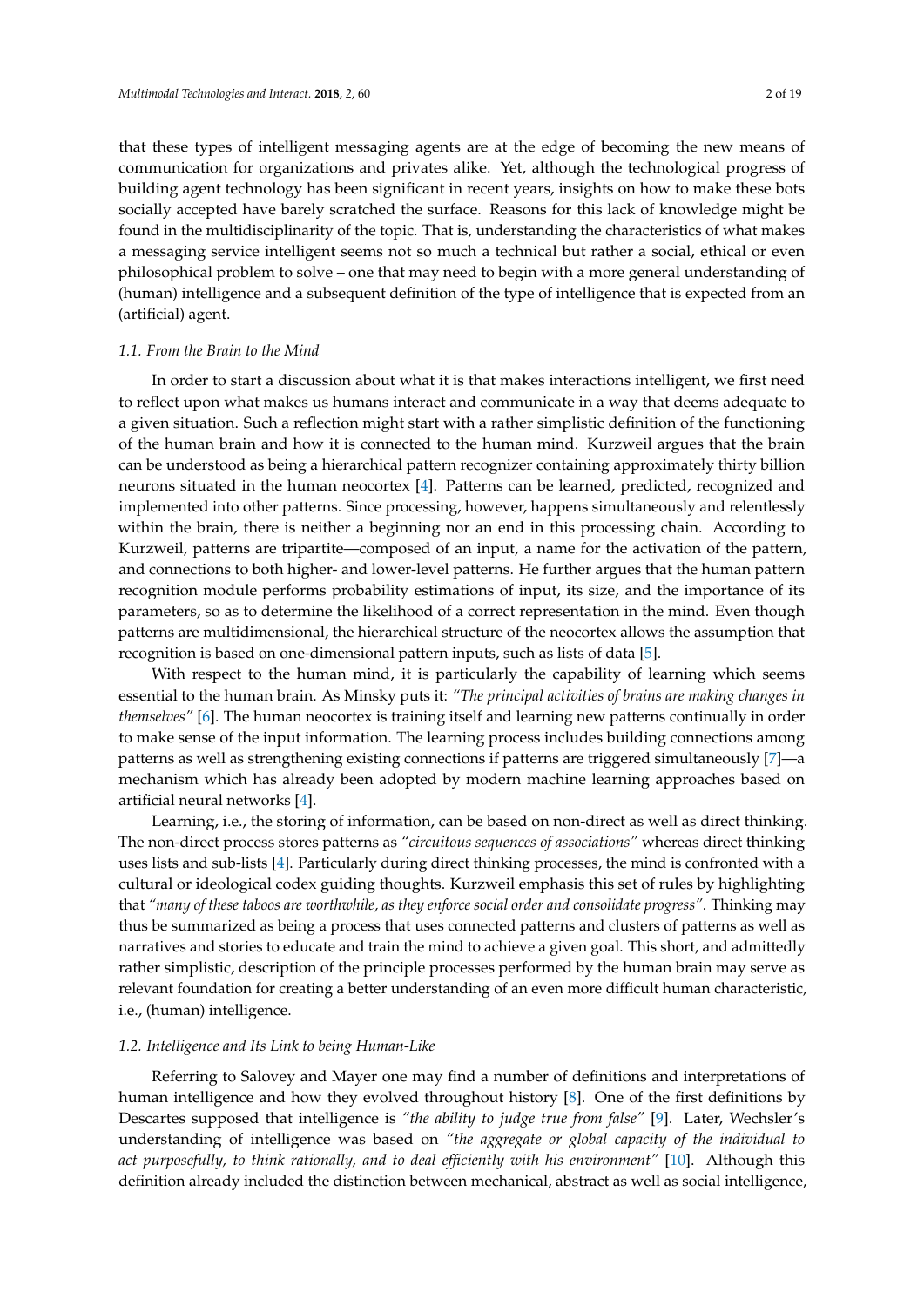additional dimensions were still missing. In 1983 it was finally Howard Gardner who challenged the then predominate definition of intelligence and how such may be tested, by arguing that intelligence does not root in one single trait (i.e., there is not always one single answer to a given question) but it is better explained by a model of multiple intelligences [\[11\]](#page-15-10). This multitude of intelligences was subsequently further refined and enhanced by Albrecht who re-framed it as the six multiple smarts [\[12\]](#page-15-11) composed of:

- Abstract Intelligence (i.e., symbolic reasoning)
- Practical Intelligence (i.e., getting things done)
- Emotional Intelligence (i.e., self-awareness and self-management)
- Aesthetic Intelligence (i.e., the sense of form, design, music, art and literature)
- Kinesthetic Intelligence (i.e., whole-body skills, dancing or flying a jet fighter)
- Social Intelligence (i.e., dealing with people, or as Albrecht puts it *"the ability to get along with others and get them to cooperate with you"* [\[12\]](#page-15-11))

With these six dimensions of intelligence in place, Albrecht argued that their combination and its resulting synergies form the portrait of a true "Renaissance Person"—an appearance which needs to be resembled when one aims at building an agent whose goal is to be perceived human-like.

#### *1.3. Intelligent Agents*

Alan Turing's famous imitation game poses the question: *"Can machines think?"* [\[13\]](#page-15-12). In 2015, Mikolov and colleagues stated, that the time for intelligent machines is here. Sufficient computational power and immense amounts of data, complemented by complex machine-learning methods allow for the creation of sophisticated general-purpose intelligent systems, whose focus is on smart communication and learning [\[14\]](#page-15-13). Similarly, Tecuci stated that the purpose of today's artificial intelligence is to create intelligent agents, which are capable of achieving goals by knowing their environment and the stakeholders they have to deal with, as well as memorizing the gained information and improving their behavior through learning [\[15\]](#page-15-14). Or as Lieberman put it already 20 years ago: *"it follows that there must be some part of the interface that the agent must operate in an autonomous fashion. The user must be able to directly observe autonomous actions of the agent and the agent must be able to observe actions taken autonomously by the user in the interface"* [\[16\]](#page-15-15).

Taking these basic rules as a guideline, we currently see intelligent interface agents starting to inhabit social media ecosystems. They are already capable of autonomously producing content as well as taking part in basic interactions on various social media platforms [\[17\]](#page-15-16). They aggregate content from different sources and automatically respond to inquiries for brands and companies in customer care settings. The literature on social acting agents has also grown dramatically, primarily driven by advances in technology. One of the most notably systems with regard to the representation of social intelligence is *Rea*, a real estate agent in a virtual world, that people can query about buying properties. The system uses intonation, gaze direction, gesture and facial expression to support the conversation [\[18\]](#page-15-17).

Yet in doing so, these agent technologies may cause a number of new challenges. For example, social botnets have the ability to expose private data through exploiting different vulnerabilities found with social media users. They may post, comment, moderate and share content [\[19\]](#page-15-18), thereby potentially affecting humans' perceptions of reality [\[20](#page-15-19)[,21\]](#page-15-20). This type of malicious behavior also adds to the increasingly negative connotation to artificial intelligence (AI) technology and thus highlights that, if we want for these intelligent agents to be trusted, we need to guarantee the trustworthiness of their autonomous doings. In other words, we do not need intelligent, but rather socially intelligent agents.

## *1.4. Socially Intelligent Agents*

As described above, humans already do interact with agent technology both at work as well as in their private lives. During these interactions, the software agent usually tries to mimic human traits,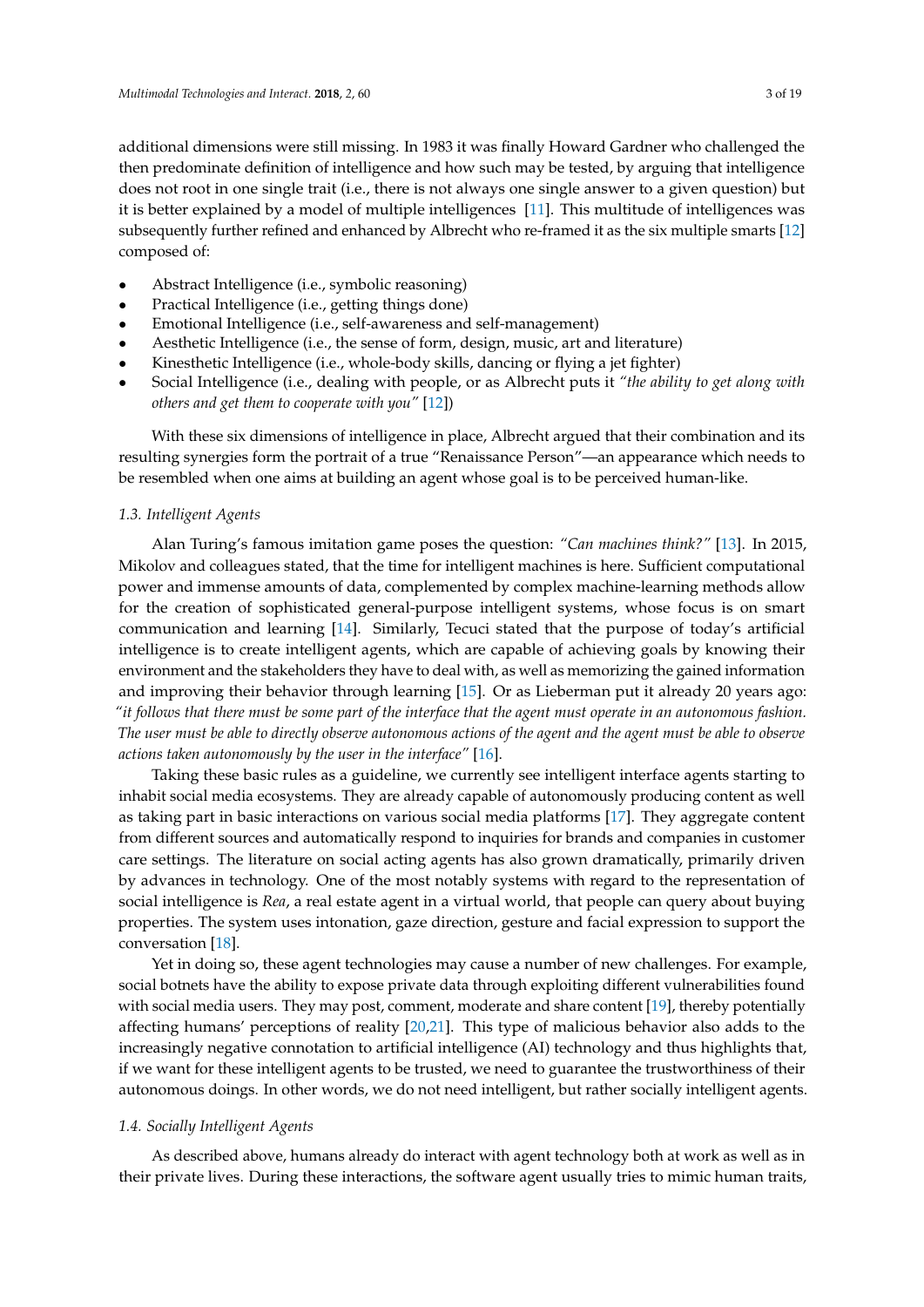although these efforts often remain unnoticed by the user [\[17\]](#page-15-16). To this end the Turing test still counts as the standard measure for human-like communication behavior of intelligent systems, as it not only requires intelligence to appear human-like, but also asks for additional social capabilities to be present [\[13\]](#page-15-12). As Persson and colleagues put it: *"The ultimate purpose with socially intelligent agents is not to simulate social intelligence per se, but to let an agent give an impression of social intelligence"* [\[22\]](#page-15-21).

Adding to this discussion, Albrecht [\[12\]](#page-15-11) defined a number of key aspects for social intelligence. Those include *clarity*, *situational awareness*, *empathy*, *presence*, and *authenticity*. For him, situational awareness is described as the ability to understand the situation and its circumstances, creating some sort of social radar which is used to detect happenings in any given situation. Studies exploring situational and context awareness of intelligent agents further found that, *"context awareness allows applications to adapt themselves to their computing environment in order to better suit the needs of the user"* [\[23\]](#page-15-22). Persson et al. also highlight that socially intelligent technology needs to understand its own presence and the context around itself, so that it can take humans as well as other agents into consideration. To achieve this, they took advantage of so-called primitive psychology and life-preserving aspects such as needs, desires, sensations and pain [\[22\]](#page-15-21).

Contributing to the development of social intelligent agents, researchers also aimed at a better understanding of user-agent relationships and their influence on the interaction. Coon, for example, explored different relationship distances, ranging from *stranger* to *companion*, optimizing the frequency and level of engagement [\[24\]](#page-15-23). Similarly, Bickmore and Schulman focused on different user-agent relationship distances to support health counseling at various intimacy levels [\[25\]](#page-15-24). Finally, *trust* and *trust building* seems to play a crucial role when developing agents which should exhibit some sort of social intelligent behavior. To this end relevant previous research includes Gratch's work on virtual rapport, which shows that non-conscious behavioral feedback, such as mimicry and backchanneling, increases trust and consequently user-agent engagement in conversations [\[26\]](#page-15-25), as well as Matsuyama and colleagues' work sowing that relationships may also be tighten through a better analysis of a user's verbal and non-verbal cues, creating some sort of agent awareness [\[27\]](#page-16-0).

While from the above we can see that previous research has investigated some of the aspects contributing to social intelligence (i.e., situational awareness, empathy, presence), the concept of agent authenticity seems so far been left out.

## *1.5. Authenticity of Agents*

Agent authenticity was already a topic in the 1960s, when Joseph Weizenbaum first introduced his ELIZA [\[28\]](#page-16-1). While, in principle, ELIZA was not much more than an interactive diary, it was one of the first computer enabled technologies able to build up some sort of human-technology relationship by showing interest. Later, scientists coined the term *Darwinian buttons* to describe relevant social actions such as tracking an individual's movement, making eye contact, or gesturing kindly in acknowledgement of another persons' presence [\[29,](#page-16-2)[30\]](#page-16-3). Turkle emphasizes that, since the advent of computers people have been searching for criteria of authentic relationships, although today, computer companionship seems already normal. Even more so, she argues that *"as robots become a part of everyday life, it is important that these differences are clearly articulated and discussed"*. Here authenticity plays an important role. Yet, although research agrees on its importance [\[31\]](#page-16-4), empirically tested measurement methods are so far missing [\[32](#page-16-5)[,33\]](#page-16-6).

Authenticity defines a person's honesty and sincerity [\[12\]](#page-15-11). It is about establishing cooperation, preventing manipulation and being true to oneself and others. Moreover, having respect, staying true to one's values and playing fair makes a person (and potentially also a system) authentic. Albrecht describes it with the German expression of being a *"Mensch"* (i.e., being a human) [\[12\]](#page-15-11). Derived from the Latin word *authenticus* and the Greek word *authentikos* being authentic further means to be trust-worthy, authoritative, and acceptable [\[34\]](#page-16-7)—characteristics which are not only important in AI but also in general consumer behavior [\[35\]](#page-16-8). For example, Pine and Gilmore deem authenticity the new consumer sensibility [\[36\]](#page-16-9), making it an important topic in marketing [\[37\]](#page-16-10), tourism, leadership as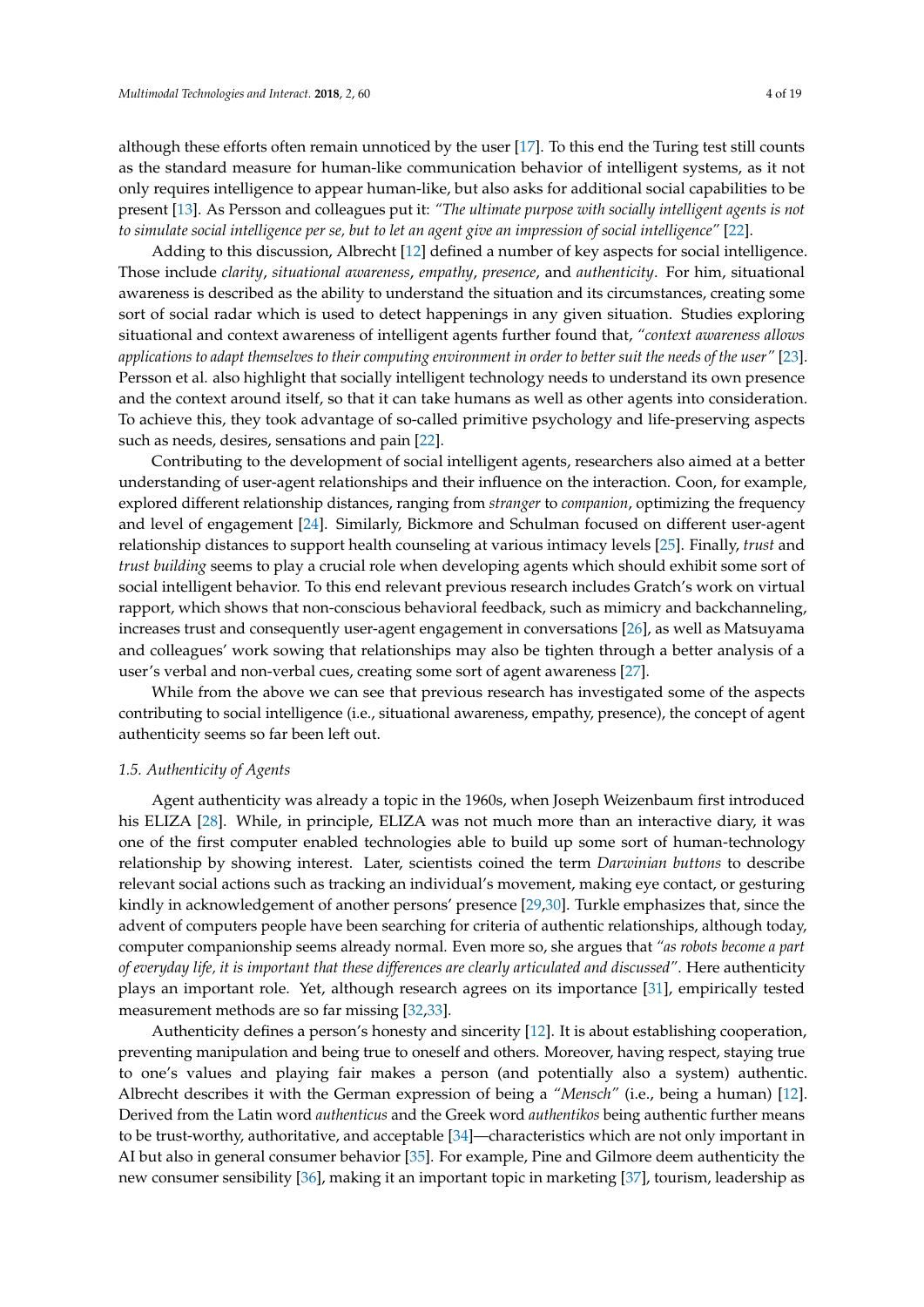well as in education, where it already led to the development of several relevant research models and frameworks [\[38\]](#page-16-11). In software development, however, and here particularly in the development of autonomous agents, authenticity considerations as such are often missing. Johnson and Noorman emphasis this lack by saying that *"responsibility issues should be addressed when artificial agent technologies are in the early stages of development"* [\[39\]](#page-16-12).

Although the overall concept of agent authenticity seems to be neglected by engineers there has been work on single traits influencing authentic agent behavior. That is, researchers have evaluated the effect of transparency on agents' argumentation capabilities [\[40\]](#page-16-13) and decision making [\[41,](#page-16-14)[42\]](#page-16-15). Also, conversational agents' ability to anthropomorphize was subject to several studies (e.g., [\[43](#page-16-16)[,44\]](#page-16-17)), as well as their conversational behavior (e.g., [\[27,](#page-16-0)[45\]](#page-16-18)). Finally, engineers have been working on making agents learn from experience allowing them to build up some sort of contextual and (to some extend) social awareness, and consequently act autonomously and coherent (e.g.,  $[46-51]$  $[46-51]$ ). While all these research efforts focused on single characteristics of intelligent, potentially authentic agent behavior, they did not aim at understanding agent authenticity as a holistic concept and whether such may be compared or inspired by human authenticity.

In the past, people drew hard lines when talking about machines being cognitive [\[30\]](#page-16-3). Today, however, computer culture accepts affective computing and sociable machines as well as flesh-machine hybrids, as long as they do not come too close i.e., as long as they do not make us feel uncomfortable [\[52](#page-17-1)[–54\]](#page-17-2). Being authentic is just one more piece of the puzzle. In order to become authentic, however, it is necessary to anthropomorphize both in the role as a single entity as well as in being an enterprise representative, i.e., when acting in the name of a legal institution [\[36\]](#page-16-9). Only when this type of anthropomorphic behavior is achieved will the perception of brand and company identities be supported. In other words, conversations within everyday life are the most powerful form of (consumer) seduction, for which inauthentic conversational behavior creates a perception of phoniness.

Gundlach and Neville [\[55\]](#page-17-3), Grayson and Martinec [\[56\]](#page-17-4) as well as Beverland et al. [\[57\]](#page-17-5) developed frameworks for the positive perception of authenticity. Yet, authenticity is deemed a social concept and thus for agents to advance they would need to be equipped with internal representations of relevant social information [\[58\]](#page-17-6). This may be achieved through social networks enhanced by individual beliefs, goals and intentions of an intelligent system. Agent-based social modeling has to specify this model, make basic assumptions, create interrelations and rules, and build models and research designs for relevant tests, simulations and experiments. With this type of social computing we should then be able to develop agents that are eventually capable of acting (agent) social, rather than trying to imitate humans. One question that remains, however, concerns the type of social characteristics which would lead to the initial break through. In other words, what are the critical traits of authenticity we should start with?

#### **2. Materials and Methods**

In order to better understand the authenticity demands for intelligent agents we talked to a number of experts in artificial intelligence and socio-ethics. The goal was to verify and further explore the multi-characteristic construct of authenticity and its implications for the domain of autonomous, conversational agents. Interviews were conducted according to McCracken's qualitative long interview method [\[59\]](#page-17-7). They were open-ended, following past studies, and focused on the understanding and conceptualization of domain-specific authenticity dimensions [\[60,](#page-17-8)[61\]](#page-17-9).

Potential interview partners were selected among the authors of relevant recent literature, focusing on the philosophic and socio-ethic field of authenticity as well as on artificial intelligence. Inclusion criteria were based on their contributions to the field, with their latest contribution dating back no longer than 3 years, as well as their respective impact expressed by citations according to Google Scholar. Starting with an initial sample of 35 authors we used a snowball sampling method to extend our reach. Eventually a total of 68 potential interviewees were approached via email of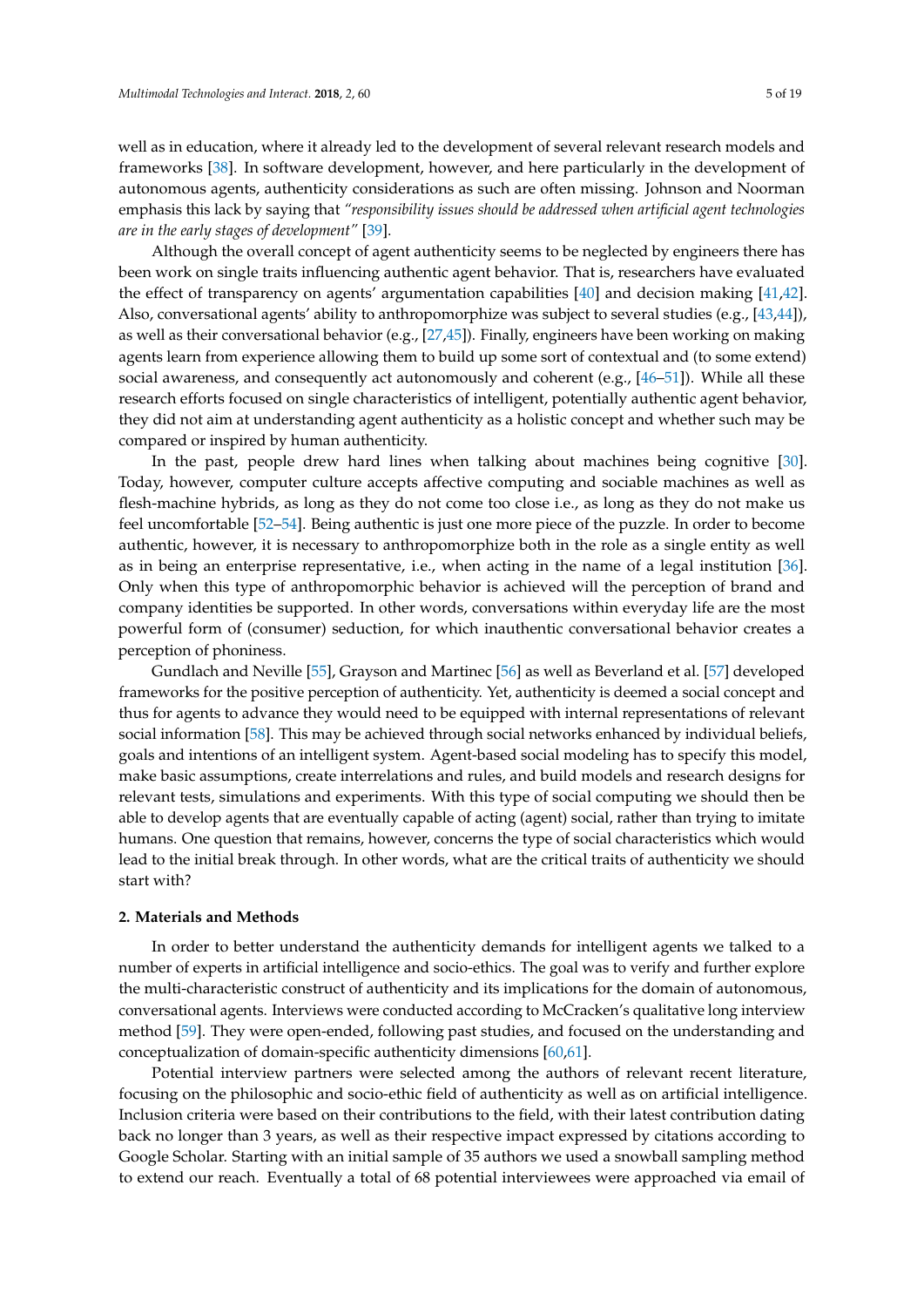whom 12 agreed to participate in the study (9 male and 3 female). All experts either already obtained a Ph.D. in their respective fields or were in the final process of doing so. Also, all of them indicated previous experiences, knowledge about, and interactions with messaging services as well as intelligent systems. Table [1](#page-5-0) lists our interview participants, their respective areas of expertise, the year of their last contribution to the field, as well as the number of citations which Google Scholar connected to them at the time of the interview.

<span id="page-5-0"></span>

| Part. No.        | Occupation                 | Area of Expertise                    | Last Contrib. | <b>Citations</b> |
|------------------|----------------------------|--------------------------------------|---------------|------------------|
| P01              | PhD Student                | Machine Learning                     | 2016          | 0                |
| P <sub>0</sub> 2 | PhD Student                | Artificial Intelligence              | 2016          | 0                |
| P <sub>0</sub> 3 | Associate Professor        | Machine Learning                     | 2016          | 1.279            |
| P04              | <b>Assistant Professor</b> | Speech, Communication and Technology | 2015          | 1.223            |
| P <sub>05</sub>  | PhD Student                | Social Bots                          | 2016          | 167              |
| P <sub>06</sub>  | Research Assistant         | Artificial Intelligence              | 2015          | 0                |
| P <sub>07</sub>  | <b>Assistant Professor</b> | Human-Computer Interaction           | 2016          | 217              |
| P <sub>08</sub>  | PhD Student                | <b>Artificial Cognitive Systems</b>  | 2016          | 10               |
| P <sub>09</sub>  | Associate Dean             | Socio-Ethic Technologies             | 2015          | 319              |
| P <sub>10</sub>  | Program Director           | User Experience and Complex Systems  | 2016          | 724              |
| P11              | Assistant Professor        | Human-Computer Interaction           | 2016          | 111              |
| P <sub>12</sub>  | Research Fellow            | Ethics and Emerging Technologies     | 2016          | 2.115            |

**Table 1.** Interview participants and their respective areas of expertise.

All interviewees gave their informed consent for recording and inclusion of their input before they participated in the study. The study was conducted in accordance with MCI's guidelines outlining ethical considerations regarding research with human participation. The fulfillment of the respective protocol was approved by the MCI Research Ethics group.

## **3. Results**

Interviews lasted between 15 and 45 min, were audio recorded, fully transcribed (note: for reasons of readability transcriptions were denaturalized) and subsequently analyzed applying McCracken's long interview method. Results point to five relevant agent authenticity traits which are further discussed below.

#### *3.1. Be Transparent*

"*Companies are building up their chat bots for who-knows-what-reason. Obviously, they have their own purpose and so there are probably differences in authenticity based on the application of the bot.*" (P11)

In 60 statements, data show that authentic messaging agents should showcase a transparent purpose. The design purpose reaches from providing specific functions to assisting users, having a belief model, being predictable and allowing users to create confidence in the decisions of the agent. Various statements showed that some of these factors are already incorporated in today's systems. The characteristic of having a transparent purpose also includes the capability of acting transparently and having an intention, highlighted by P07 as "*being able to provide information on how the bot reached a certain conclusion*". This means that in order to offer transparency, an agent has to provide legitimacy for its actions, supporting a certain type of predictability with respect to decision making and its rule-based value and belief system. All of which prevents so-called black-box behavior. Agents have to show "*how they behave in specific situations, how they make decisions. [...]; what we people do is not always predictable, but machines or agents have some rule base, which means they should not behave on their own [...]; they should be programmed so as to correspond to some sort of ethical standard*" (P10). This type of predictable behavior also relates to important other aspects such as security and objectivity, where a user should be able to rely on an expected agent behavior. Also, our experts see the need for an agent to have some type of internal sortation, i.e., a defined attitude. This internal order should reflect its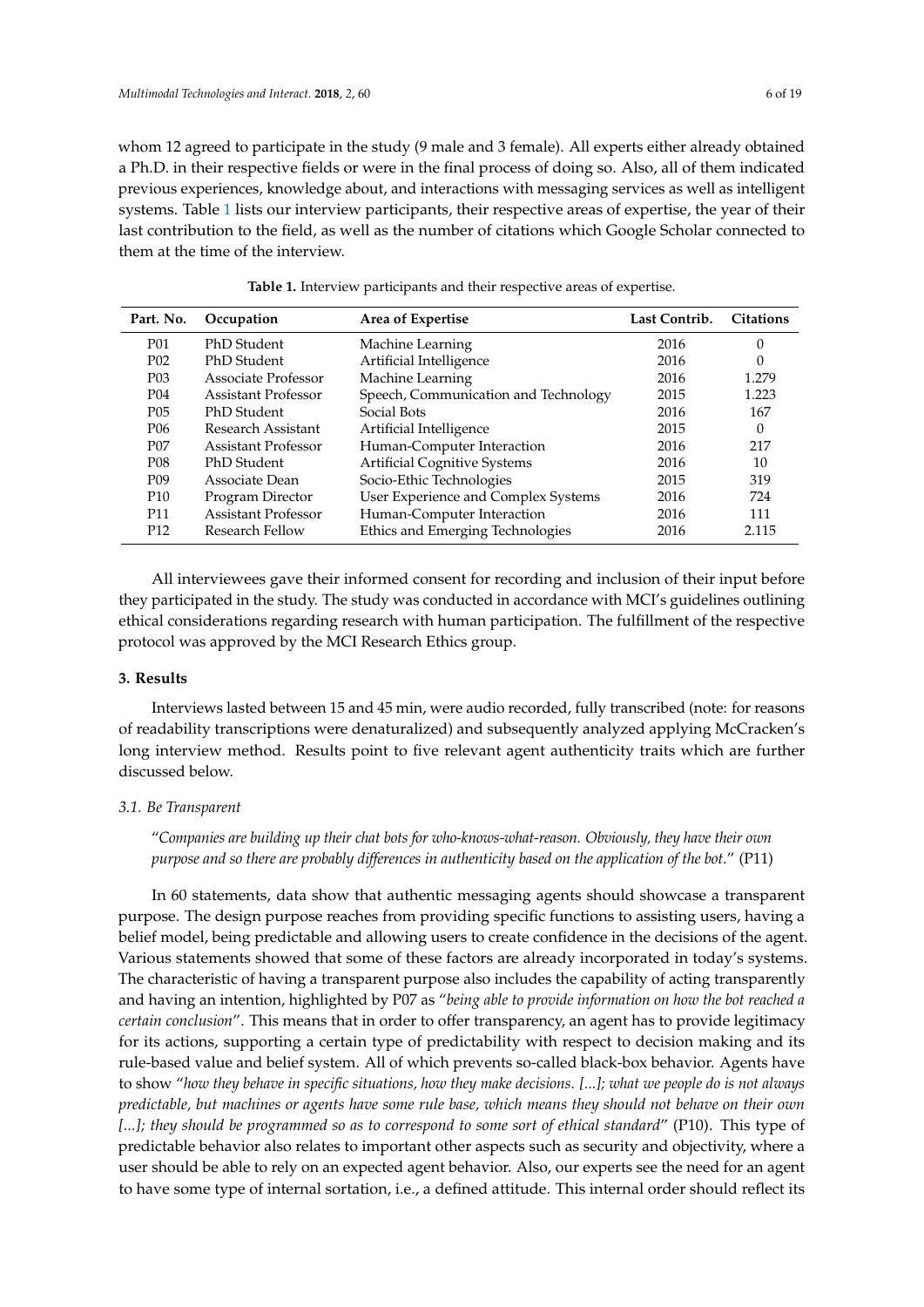creator/owner. Such provides relevant information about the agent's purpose. Ultimately, the agent is perceived as a "*machine that is representing a specific organization*" (P11). Thus, "*if an agent doesn't tell you who its creators or owners are, and what its purpose is, it creates an inconclusive context of interaction; consequently, people may easily feel uncomfortable*" (P07).

Table [2](#page-6-0) lists the number of statements related to being transparent for each interviewee. Interview participants were split into those coming from the machine-learning/AI domain and those coming from the socio-ethics domain. While given the numbers it does seem that transparency is a rather socio-ethical topic, a comparison between groups did not show a significant difference (*t* = −2.25,  $p = 0.06$ .

| <b>Machine Learning/AI</b> |                                                         | <b>Socio-Ethics</b> |    |  |
|----------------------------|---------------------------------------------------------|---------------------|----|--|
|                            | Part. No. No. of Statements Part. No. No. of Statements |                     |    |  |
| P01                        |                                                         | P07                 | 18 |  |
| P <sub>0</sub> 2           | З                                                       | P <sub>08</sub>     | 5  |  |
| P <sub>0</sub> 3           |                                                         | P <sub>09</sub>     | 6  |  |
| P <sub>04</sub>            | 5                                                       | P <sub>10</sub>     | 3  |  |
| P <sub>05</sub>            | 2                                                       | P11                 | 5  |  |
| P <sub>06</sub>            |                                                         | P <sub>12</sub>     | 9  |  |
| Sum                        | 14                                                      |                     | 46 |  |

<span id="page-6-0"></span>**Table 2.** Number of statements per interviewee related to being transparent.

#### *3.2. Learn from Experience*

"*Basically, it has to learn something, but since it has to learn, it may also make mistakes. Mistakes like children do—or not only children. Although, for some reason you don't want the artificial intelligence to make mistakes because it is supposed to be sort of perfect.*" (P08)

A total of 59 unique ideas give a comprehensive insight into how the *learning from experience* characteristic creates authenticity in messaging agents. As showcased by the quote above, the learning process follows a path very similar to human learning. This includes cooperation with other agents as well as humans in order to learn from experience, including trial and error. Thus, assisted by human intervention, authentic messaging agents should learn from experience, patterns, and iterations. While our experts clearly highlight that "*deep learning relies on large amounts of data*" (P05) they also think that authentic messaging agents should be capable of developing their goals beyond the often-obscure application of rules. This is, the continuous prevention of errors provided by the adherence to strict rules and black-lists (i.e., rules specifying what not to do or not to say), although supporting predictability, is not always beneficial when it comes to fostering authenticity. An authentic agent should rather openly behave within a certain margin of error, which indicates social intelligence. P01 supports this view by stating that "*if there is no margin of error, the AI is either a genius or it does not want to show any traces of hesitation, uncertainty or potential fault*", which might be perceived deceptive. Yet, while an agent should be transparent about potential misinterpretations and errors, learning from experience also means that it should reflect upon its erroneous actions and as a consequence prevent them in the future.

A second important aspect of authentic learning from experience relates to context-aware learning, where an agent continuously adapts behavioral patterns to what it is able to perceive from its environment. For example, "*if it knows from previous behavior and behavioral patterns how you would react and how you would usually use your phone, it would know that after 8 pm calls would normally be only between you and your wife*"(P10). Context-aware learning means that it would not only react to this understanding but also make this newly acquired knowledge transparent, avoiding pure black-box behavior. Essentially, it should be able to "*explain the workings and rational of its system so that we can judge whether its belief model is well founded*" (P04).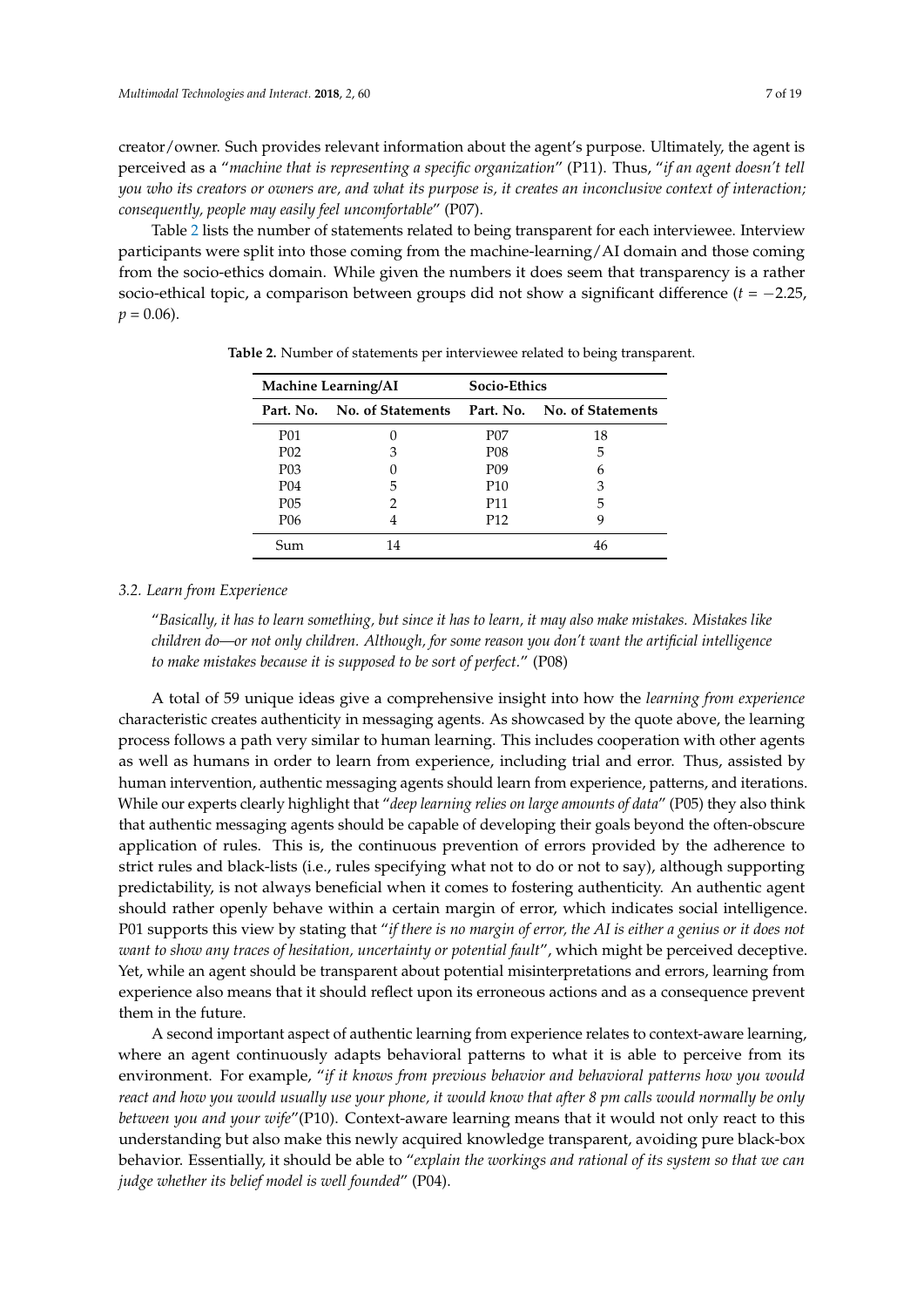Table [3](#page-7-0) lists the number of statements related to learning from experience for each interviewee. Again, interview participants were split into those coming from the machine-learning/AI domain and those coming from the socio-ethics domain. A comparison between groups did not show a significant difference regarding the number of statements  $(t = 0.36, p = 0.73)$ .

| <b>Machine Learning/AI</b> |                             | <b>Socio-Ethics</b> |                             |  |
|----------------------------|-----------------------------|---------------------|-----------------------------|--|
|                            | Part. No. No. of Statements |                     | Part. No. No. of Statements |  |
| P01                        | 15                          | P07                 |                             |  |
| P <sub>0</sub> 2           | 2                           | P <sub>08</sub>     | 4                           |  |
| P <sub>0</sub> 3           | 2                           | P <sub>09</sub>     | 7                           |  |
| P <sub>04</sub>            | 3                           | P <sub>10</sub>     | 6                           |  |
| P05                        | 8                           | P11                 | 6                           |  |
| P06                        |                             | P12                 | З                           |  |
| Sum                        |                             |                     | 27                          |  |

<span id="page-7-0"></span>**Table 3.** Number of statements per interviewee related to learning from experience.

#### *3.3. Anthropomorphize*

"*It needs a pretty good knowledge base about what it's like to be a human.*" (P03)

More than fifty interview statements explain that a messaging agent has to anthropomorphize in order to be authentic. That is, the agent "*has to understand human physiology, it has to understand history, and it has to understand culture because it is part of the user as well as the environment to which it is deployed to*" (P03). Designing such a character, "*main concerns are the consistency of all aspects of life history and emotional reactions to make the chat bot as real as possible*" (P06). Based on this understanding, authentic agents should "*create a human persona, which you can relate to and model for yourself* " (P01). One may even speak of a need for *charisma* where an authentic agent would be expected to "*correct a user's interpretations and provide according responses*" (P02). To fully anthropomorphize, authentic agents would also need to take care of individual differences related to users and their environment. This goes along with a certain culture-awareness and knowledge of the differences within a culture. Even more so, they should adapt to the local environment, adopting behavior which reflects the given culture.

Not only in human-human interaction but also in all human-computer interaction, the level of trust is important [\[18\]](#page-15-17). To this end a second aspect connected to anthropomorphic behavior concerns the existence of trust. That is, in order to "*show proper social intelligence an agent needs to build up trust*" (P01). One interviewee would even argue that in order to build up a trustful relationship with an agent one requires exposure; i.e., "*there has to be something at stake; in a social relationship, something is at stake, and that's what makes it exciting [...]; to most of today's bots you can say you are an idiot and they would not react to that or change their behavior; you could not do that with another person, as you would destroy your relationship*" (P04).

<span id="page-7-1"></span>Table [4](#page-7-1) lists the number of relevant statements per participants. A comparison between groups (i.e., machine learning/AI vs. socio-ethics) did not yield any significant differences (*t* = 1.06, *p* = 0.32).

**Table 4.** Number of statements per interviewee related to anthropomorphizing.

| <b>Machine Learning/AI</b> |                             | <b>Socio-Ethics</b> |                             |  |
|----------------------------|-----------------------------|---------------------|-----------------------------|--|
|                            | Part. No. No. of Statements |                     | Part. No. No. of Statements |  |
| <b>P01</b>                 | 10                          | P07                 |                             |  |
| P <sub>0</sub> 2           | 2                           | P08                 | 3                           |  |
| P <sub>0</sub> 3           | 3                           | P <sub>09</sub>     | 2                           |  |
| P <sub>04</sub>            | 17                          | P <sub>10</sub>     | 8                           |  |
| P <sub>05</sub>            | 4                           | P11                 |                             |  |
| P06                        | 2                           | P <sub>12</sub>     | 7                           |  |
| Sum                        | 38                          |                     | 20                          |  |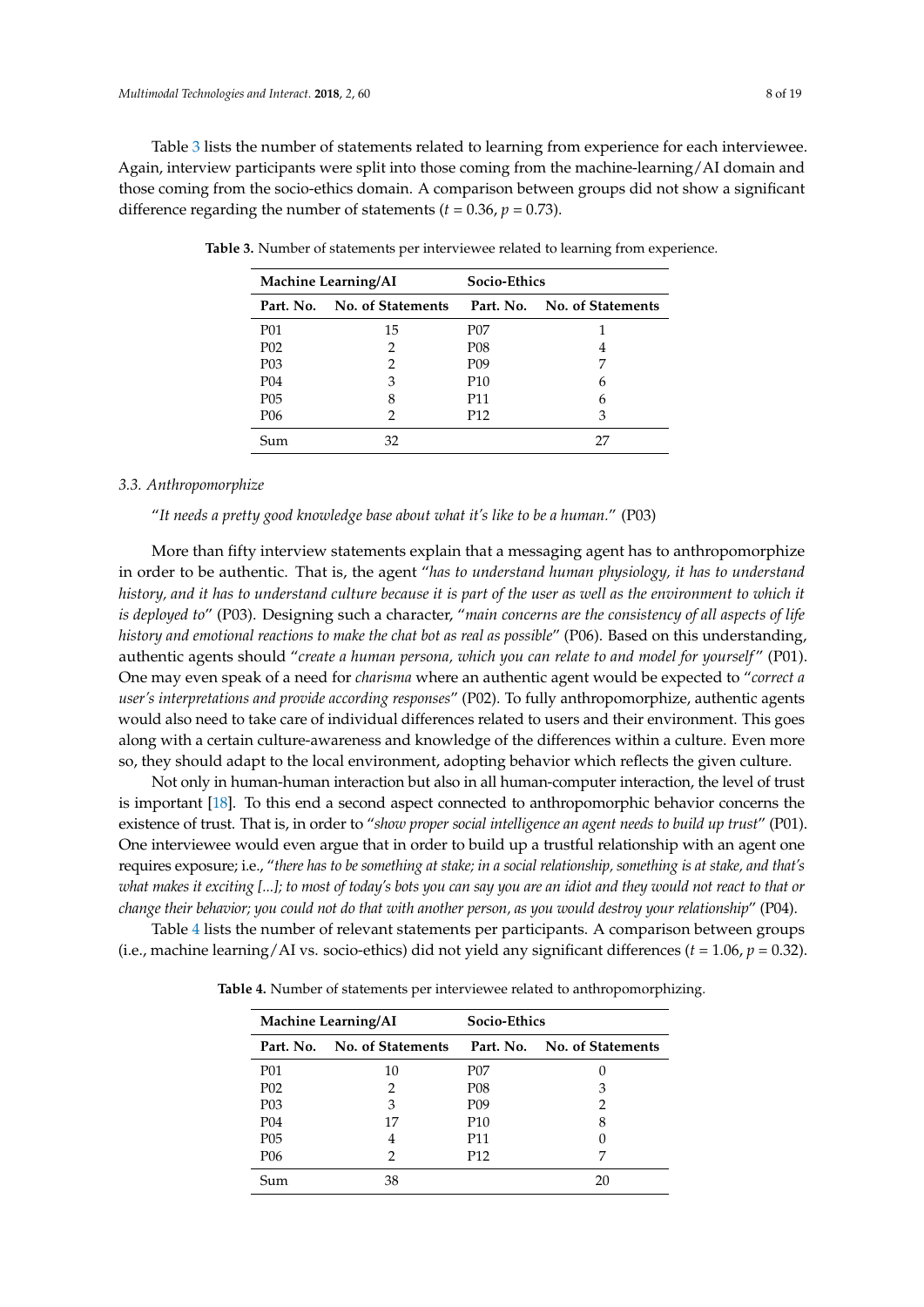#### *3.4. Behave Conversational*

"*It should write like me, pause like me, and talk like me.*" (P09)

Adequate conversational behavior is highlighted by 45 statements as being an important character of an authentic messaging agent. Elements of this behavior reach from having a mission and getting to the point, to not wasting time, filling in blanks, understanding quickly, bringing value to the interaction that goes beyond task-orientation, keeping the conversation moving, aligning expectations, and being surprising. However, conversational behavior also includes conversational awareness and conversational skills. These factors are described by turn-taking in conversations, meta-verbal-cues, the response to conversational signals, joined-attention or the handling of overlap in dialogs. To that end, one of our interviewees explained that "*a lot of these things should happen in the system, a lot of non-verbal things, like when it should speak and how it should speak and where it should look at and so on*" (P04). Previous research has also found that visual cues [\[62\]](#page-17-10) or emoticons [\[63\]](#page-17-11) may be used to enhance such conversational behavior. This type of intelligent interaction behavior leads to the perception of responsiveness and availability, and enriches a conversation by respecting prevailing values and manners. P08 for example states that we need to asks ourselves "*what kind of values are we building and what values do we have ourselves; it's like with children—you say whatever you want but they see you, how you are, and so they act accordingly; which means that agents should probably learn this from interacting with themselves as well as with other humans*" (P08).

<span id="page-8-0"></span>The number of relevant statements per participant are shown in Table [5.](#page-8-0) Differences between interviewees from the machine-learning/AI field and those from the socio-ethics field, were not found  $(t = 0.37, p = 0.72).$ 

| <b>Machine Learning/AI</b> |                   | <b>Socio-Ethics</b> |                   |  |
|----------------------------|-------------------|---------------------|-------------------|--|
| Part. No.                  | No. of Statements | Part. No.           | No. of Statements |  |
| <b>P01</b>                 | 0                 | P07                 |                   |  |
| P <sub>02</sub>            | $\theta$          | P <sub>08</sub>     | 5                 |  |
| P <sub>03</sub>            | 7                 | P <sub>09</sub>     | 8                 |  |
| P <sub>04</sub>            | 11                | P <sub>10</sub>     |                   |  |
| P <sub>05</sub>            | 6                 | P11                 | 4                 |  |
| P <sub>06</sub>            |                   | P <sub>12</sub>     | 3                 |  |
| Sum                        | 25                |                     | 20                |  |

**Table 5.** Number of statements per interviewee related to behaving conversational.

# *3.5. Be Coherent*

"*I think when people think of a chat bot, when they interact with a bot, it's all kind of lumped together into one; [...] this human-like, and authenticity, and genuineness, and trustworthiness, and all of that; I think this is all kind of grouped together in people's minds.*" (P11)

Our interview data shows 22 instances referring to the characteristic of coherence. Coherence with respect to authentic agents describes the context and social awareness capability to memorize, to relate to common experiences and to establish common ground. Statements highlight that reacting to and through context, as well as making sense of social situations respecting the reactions of participants (both real and artificial) is a crucial attribute of authenticity. Also, an agent has to relate to prior experiences with human and artificial interlocutors. In doing so it creates a timeline of interactions and a respective memory of interactions, which allows for the acknowledgement of different standpoints and thus supports coherent and reproducible streams of argumentation. "*You have to add a timeline during the conversation, so your answer can not only be based on what was previously mentioned, like right before; it has to be like a follow-up, not like single interaction steps*" (P02). To help with this, "*the agent should be aware of some user dependent traits [...]; if it is aware of like, for example when the agent would be built*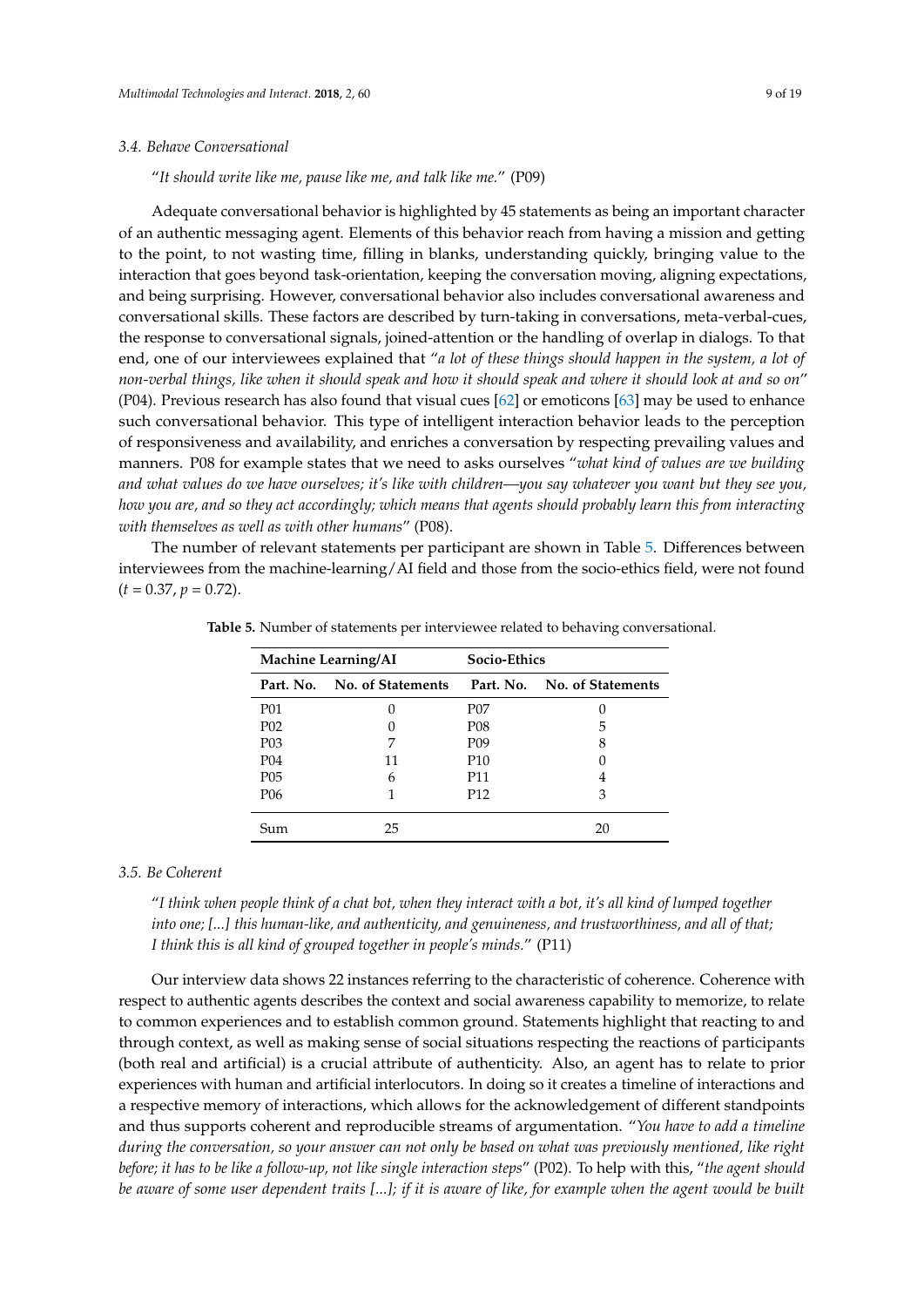*into Facebook [...]; to use this social context information to build common ground*". Using this information "*it would know a lot of a user's personal history and thus could give much more proper feedback*" (P02).

<span id="page-9-0"></span>Relevant statement numbers are shown in Table [6.](#page-9-0) Also, with respect to being coherent, numbers did not differ between participants from the machine learning/AI field and those from the socio-ethics field  $(t = 0, p = 1)$ .

| <b>Machine Learning/AI</b> |                             | <b>Socio-Ethics</b> |                   |  |
|----------------------------|-----------------------------|---------------------|-------------------|--|
|                            | Part. No. No. of Statements | Part. No.           | No. of Statements |  |
| P01                        | 2                           | P07                 |                   |  |
| P <sub>0</sub> 2           | 5                           | P <sub>08</sub>     | 5                 |  |
| P <sub>0</sub> 3           |                             | P <sub>09</sub>     | 5                 |  |
| P <sub>04</sub>            | 4                           | P <sub>10</sub>     |                   |  |
| P <sub>0</sub> 5           | $\mathbf{0}$                | P11                 |                   |  |
| P06                        |                             | P <sub>12</sub>     |                   |  |
| ium                        |                             |                     |                   |  |

**Table 6.** Number of statements per interviewee related to being coherent.

## **4. Verification of Interview Insights**

In order to verify the insights gained through the above described interview study we set up a survey targeted at experts in relevant fields. Questions were open ended and positioned along the five authenticity traits identified by the interviews and relevant literature (cf. Table [7\)](#page-10-0). In addition, we asked to provide a rating on how competent one feels in providing answers to these questions (from *1 = low: I am a novice* to *5 = high: I am an expert*). A total of 40 academics from leading institutions in the US, Europe and Asia were approached via email and asked to complete the survey as well as rate the relevance of *Linguistics*, *Artificial Intelligence*, *Software Engineering*, *Psychology*, *Social Science*, *Human-Computer Interaction*, *Philosophy*, and *Ethics* for their field of work (from *1 = not relevant at all* to *5 = very relevant*). Selection of these experts was again based on their research interest and recent contributions to the topic. People who had already participated in the preceding interview study were not contacted again. Yet, the survey was sent to a local interest group which meets regularly to discuss recent developments in Artificial Intelligence. Although feedback has only been received from five people (cf. Table [8](#page-10-1) for participants' background information and overall data on work relevance with respect to the above highlighted fields), all of whom gave their informed consent for including their data in scientific publications, the identified authenticity traits seem to validate.

The importance of transparency, for example, was highly endorsed. Although its degree of predictability may vary by task and context, it seems that particularly the understanding of data provenance and algorithms as well as deductive reasoning is what helps explain agent behavior.

As for the question whether a bot should mimic human behavior or rather develop its very own personality, answers show that such depends on the context. Systems whose primary goal is to represent an existing entity should exhibit respective behavior, although such may be perceived deceptive and thus potentially unethical (S02). On the other hand, systems which are strong enough to be perceived as independent entities, may very well develop their own personality traits, independent and distinct from their "mother institutions". An example of such could be seen in *Alexa* who, although created by Amazon, clearly aims for having an independent appearance (participants' overall competence rating with respect to answering questions regarding transparency:  $M = 3.20$ ;  $SD = 1.79$ ; Mode =  $5$ ; Median =  $3$ ).

With respect to learning, survey answers particularly highlight the need for an authentic agent to benefit from experience and further to change its communication behavior based on a given context. To that end, context awareness not only refers to the physical environment but also the speaker's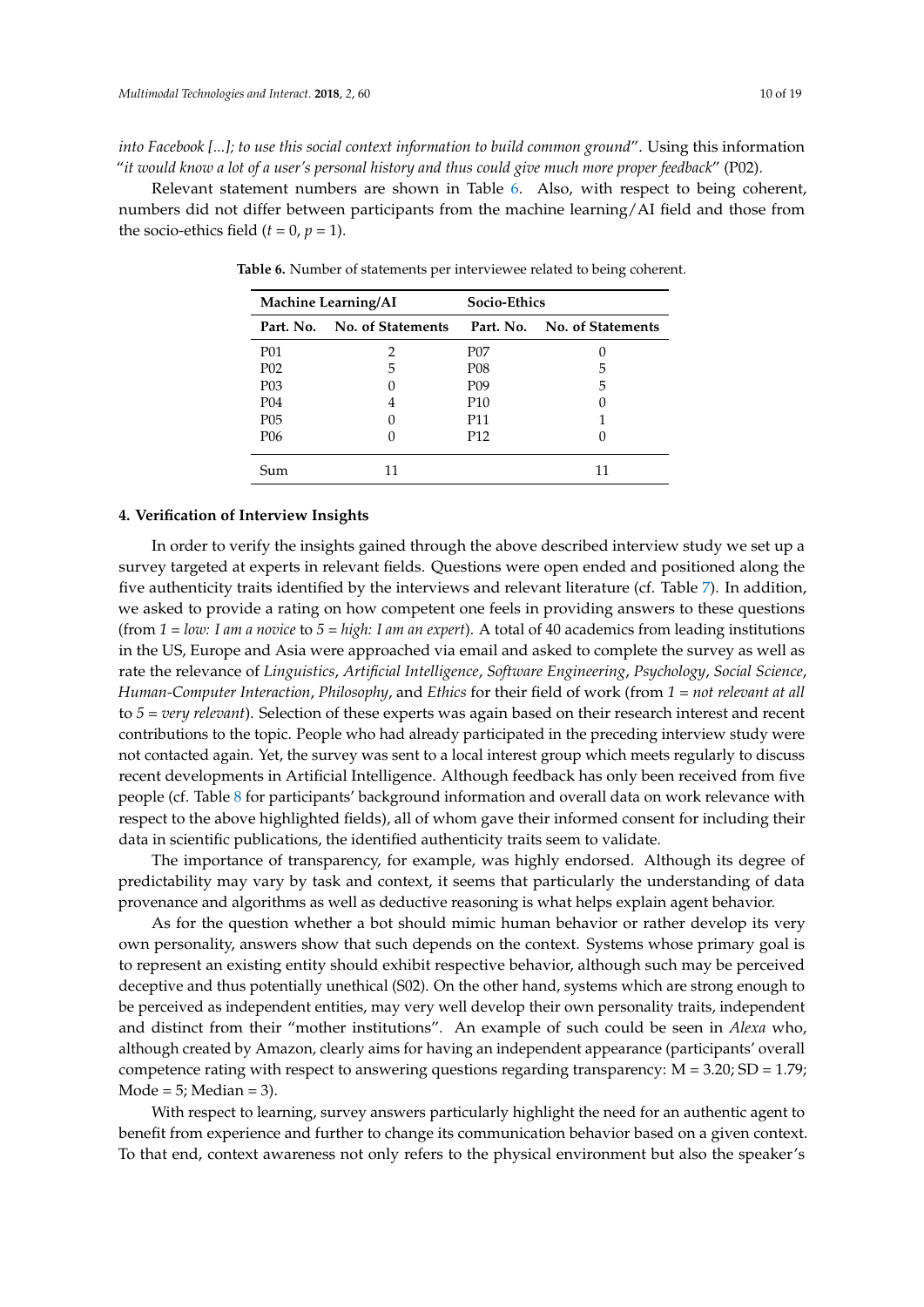emotional state (participants' overall competence rating with respect to answering questions regarding learning:  $M = 3.00$ ;  $SD = 1.58$ ; Mode = N/A; Median = 3).

**Table 7.** Survey questions positioned along the identified five authenticity traits.

#### <span id="page-10-0"></span>**General**

◦ In your opinion, what characterizes an authentic messaging agent?

#### **Transparency**

◦ From your point of view, is it important for an authentic messaging agent to behave transparent; i.e., justified and predictable? Please explain your answer.

◦ In your opinion, what characterizes transparent agent behavior?

◦ In your opinion, should an authentic agent mimic the behavior of its creator (i.e., the company it represents) or should it rather develop its own 'personality'? Please explain your answer.

#### **Learning**

◦ Do you believe that a messaging agent has to learn in a similar fashion as humans do in order to be perceived authentic? Please explain your answer.

◦ In your opinion, what characterizes an agent's learning capabilities?

◦ From your point of view, is context awareness an important feature of authenticity? Please explain your answer.

#### **Anthropomorphizing**

◦ Do you believe that a messaging agent has to anthropomorphize in order to be perceived authentic (note: to anthropomorphize = resemble human form)? Please explain your answer.

◦ In your opinion, what characterizes anthropomorphic behavior in a messaging agent?

◦ In your opinion, what type of 'social' relationship should a messaging agent aim to build up in order to be perceived authentic?

#### **Conversing**

◦ In your opinion, how 'conversational does a messaging agent need to be in order to be perceived authentic? Please explain your answer.

- In your opinion, what are the conversational skills you would expect from an authentic messaging agent?
- In your opinion, what are conversational rules and values an authentic agent would need to adhere to?

# **Coherency**

◦ From your point of view, what describes coherent agent behavior?

◦ In your opinion, what is required of an authentic messaging agent in order to establish common ground?

◦ From your point of view, what is required of an authentic messaging agent to generate reproducible streams of argumentation?

<span id="page-10-1"></span>**Table 8.** Survey participants, their respective areas of expertise and the overall relevance of fields connected to their area of work.

| Survey Part. No.                                                                                                                                                                                                                                                                                                                                                                                                                                                                                                                                                                                                                                  | Occupation           | Area of Expertise             | Last Contrib. | <b>Citations</b> |
|---------------------------------------------------------------------------------------------------------------------------------------------------------------------------------------------------------------------------------------------------------------------------------------------------------------------------------------------------------------------------------------------------------------------------------------------------------------------------------------------------------------------------------------------------------------------------------------------------------------------------------------------------|----------------------|-------------------------------|---------------|------------------|
| S01                                                                                                                                                                                                                                                                                                                                                                                                                                                                                                                                                                                                                                               | Researcher           | Artificial Intelligence & HCI | 2017          | 367              |
| S <sub>0</sub> 2                                                                                                                                                                                                                                                                                                                                                                                                                                                                                                                                                                                                                                  | Professor            | Robot Ethics                  | 2018          | 1.926            |
| S <sub>0</sub> 3                                                                                                                                                                                                                                                                                                                                                                                                                                                                                                                                                                                                                                  | Researcher           | Psychology, Philosophy        | 2017          | 7                |
| S <sub>04</sub>                                                                                                                                                                                                                                                                                                                                                                                                                                                                                                                                                                                                                                   | Researcher           | Cognitive Science             | 2018          | 6.565            |
| S <sub>05</sub>                                                                                                                                                                                                                                                                                                                                                                                                                                                                                                                                                                                                                                   | <b>IT Consultant</b> | Social Science                | 2017          | $\theta$         |
| Fields relevant for their work $(1 = not$ relevant at all; $5 = very$ relevant):<br>Linguistics: $M = 2.60$ ; $SD = 1.34$ ; Mode = 2; Median = 3<br>Artificial Intelligence: $M = 3.60$ ; $SD = 1.67$ ; Mode = 5; Median = 4<br>Software Engineering: $M = 3.80$ ; SD = 1.64; Mode = 5; Median = 4<br>Psychology: $M = 3.00$ ; $SD = 1.58$ ; Mode = N/A; Median = 3<br>Social Science: $M = 2.40$ : $SD = 1.67$ : Mode = 1: Median = 2<br>Human-Computer Interaction: $M = 3.80$ ; SD = 1.64; Mode = 4; Median = 4<br>Philosophy: $M = 3.40$ ; $SD = 1.82$ ; Mode = 5; Median = 4<br>Ethics: $M = 3.20$ ; $SD = 1.79$ ; $Mode = 5$ ; $Median = 3$ |                      |                               |               |                  |

An agent's ability to anthropomorphize, however, seems to divide the experts in the field (participants' overall competence rating with respect to answering questions regarding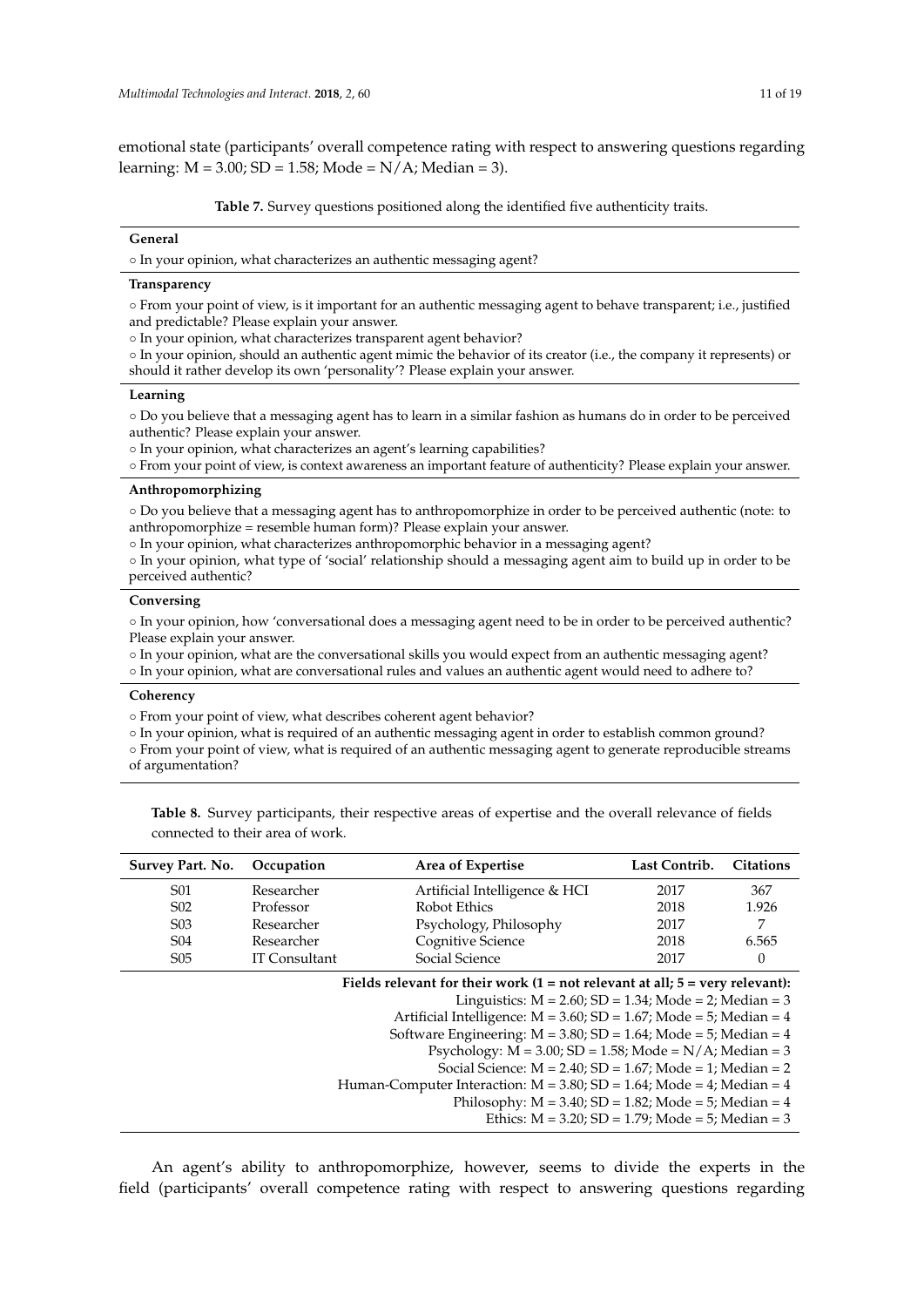anthropomorphizing:  $M = 3.00$ ;  $SD = 2.00$ ;  $Mode = 1$ ;  $Median = 3$ ). On the one hand some feedback shows that human-like AIs are not necessary (S04 and S05) and potentially unethical (S02) if one is simply interested in completing a task or solving a problem. On the other hand, S05 highlights Watzlawick's principles of communication, which greatly emphasize the relationship between message sender and receiver as being an influencing factor in the communication process [\[64\]](#page-17-12). Although the type of relationship that is required may depend on the given context. That is, building customer loyalty might require a stronger social connection (and thus a more human-like agent) than providing information on the weather (S04). Such is also in line with recent work on rapport modeling and social reasoning used in agents to provide more personalized information to human interlocutors [\[27\]](#page-16-0), to strengthen the relationship between the system and the user and thus foster the exchange of relevant information [\[45\]](#page-16-18), or to maintain users' engagement [\[65\]](#page-17-13).

In general it appears that the given task and context defines the expected conversational behavior, where the available ability level should range from answering simple questions to actively leading a dialog (S04). As for the application of conversational rules and values, feedback further shows that a truly authentic agent is able to distinguish between evidence-based statements (i.e., statements to the best of its knowledge) and guesses, and that it would make this distinction also transparent to its interlocutors (S01) (participants' overall competence rating with respect to answering questions regarding conversational behavior:  $M = 2.80$ ;  $SD = 1.48$ ; Mode = 3; Median = 3).

Finally, as for the coherence factor, the provision of similar answers to similar questions and the use of coherent language structures as well as levels of abstraction, seem to be key expectations (e.g., mentioned by S04). Authentic agents should be equipped with values so that arguments and affiliated reasoning strategies are based on facts, logic and transparent opinions (S03). To this end, even the ability to de-escalate was named as a requirement for authentic behavior (S05). Whether agents should be able to establish common ground (another core principle of human dialog), however, triggers ethical concerns, as such would imply a cultural, social and conversational equivalency, which simply does not (yet) exist (S02) (participants' overall competence rating with respect to answering questions regarding coherent behavior:  $M = 2.80$ ;  $SD = 1.48$ ;  $Mode = 3$ ;  $Median = 3$ ).

#### **5. Discussion**

The interview and survey results presented above show that authenticity in messaging agents is a multi-characteristic concept. As such it encompasses most, if not all aspects of what Albrecht describes as social intelligence [\[12\]](#page-15-11).

First, authenticity relates to context awareness including context-aware learning, social context awareness as well as conversational awareness. This means that an authentic agent should react to and through context. Interactions should be context-dependent, which means that learning from context so as to maintain a conversation's meaningfulness, is crucial. This includes gathering information from different sources such as social media, daily interactions, behavioral patterns as well as sensors to which the agent may have access to. According to Wang et al. [\[58\]](#page-17-6), the gathering of social information such as social relations, role structures or influencers of a social environment, is also an important agent task. While Albrecht lists situation awareness as a particularly important dimension of social intelligence [\[12\]](#page-15-11), other authors focus more on the coordination of events and decisions within an environment when talking about agent intelligence [\[66](#page-17-14)[,67\]](#page-17-15).

With respect to context awareness, it is mainly the ability of keeping a timeline of interactions and the capability of memorizing events, actions and decisions which help increase an agent's authenticity. As Beverland found, links to the past are relevant to establish authenticity by creating a personal agent history, which also supports the grounding process [\[68\]](#page-17-16). Establishing common ground is necessary as it preserves the relationship between agent and user, and adds to an upright and ethical conversation. Authenticity builds on these relationships rather than on task-orientation, which makes trust another critical constituent to the agent-user relationship. Both the interview data as well as the literature show,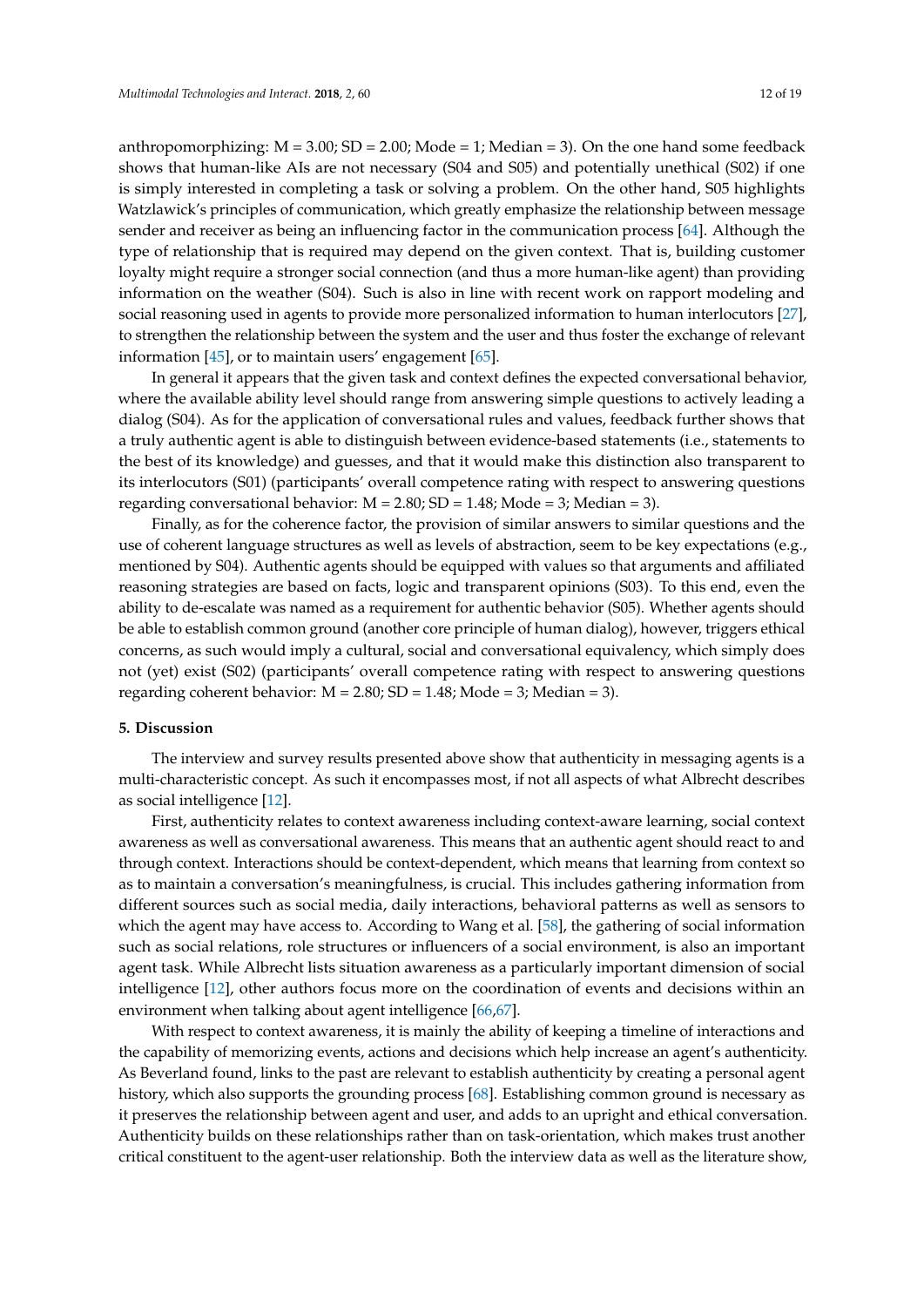that task-orientation does not add to authenticity [\[69\]](#page-17-17). Authentic agents establish trust rather through personal coherence or individual conversations with the user [\[70\]](#page-17-18).

In addition to awareness and trust, experiences through and with the agent facilitates an overall authentic appearance. Learning from experiences and their context may even create a certain state of connectedness between a user and an agent. As described by Albrecht [\[12\]](#page-15-11), Pine and Gilmore [\[36\]](#page-16-9) as well as Chhabra [\[71](#page-17-19)[,72\]](#page-17-20) the continual challenge or cyclical process of being authentic is merely achieved through memorizing, learning from experiences and establishing connections.

Furthermore, our results show that when an agent learns to create individualized patterns, it should also explore the individual differences found in users. That is, depending on a user's gender, age, culture or personal traits, an authentic agents needs to become a type of persona the user wants to interact with; an entity which remains "real", true to itself and honest. Some of our interview participants described these as charisma building factors which have a great impact on the agent's authenticity. Others called it anthropomorphizing, similar to Pine and Gilmore [\[36\]](#page-16-9) who argue that anthropomorphizing is relevant for the authentic perception of consumers when thinking of a brand. In addition, Albrecht lists *"staying true to oneself"* as one of the four dimensions of authenticity [\[12\]](#page-15-11).

Since an agent should know and understand itself, it requires an internal sortation regarding values, attitude, integrity, and its origin. This need for understanding its presence and the integration of a determined value and belief system is also found in previous research conducted by Persson et al. [\[22\]](#page-15-21), Peterson and Seligman [\[31\]](#page-16-4), Albrecht [\[12\]](#page-15-11), Turkle [\[30\]](#page-16-3) and Gundlach as well as Neville [\[55\]](#page-17-3). This helps when verifying an agent's origin and integrity. Beverland [\[68\]](#page-17-16) and Beverland et al. [\[73\]](#page-17-21) argue that agents may even connect through values and identity so as to become an inherent part of a given cultural setting, which comes back to culture-awareness being an essential part of agent authenticity. In other words, an agent should incorporate cultural behavior, characteristics as well as regulations. Through the integration of cultural models and by adopting common sense principles, the agent builds its identity within a community. Doing so, it may be judged by the same strategies of social intelligence as humans are [\[22\]](#page-15-21). Also, moral assumptions about culture and given circumstances, and a personal code of conduct are considered factors influencing authenticity [\[12](#page-15-11)[,74\]](#page-17-22).

Finally, our interview and survey data highlights that creating transparent and predictable relationships increases the confidence level between interlocutors. Thus, an agent's purpose has to be transparent so as to allow for the verification of behavior, i.e., decision making and action taking. Interviewees highlighted that increased predictability and knowing the intention of an agent increases the likelihood of an interaction. As Molleda and Jain [\[75\]](#page-17-23) show, the commitment to an objective is a core requirement for authentic behavior in organizations. Such also applies to authentic agents (in particular if they act as representatives of organizations). Albrecht [\[12\]](#page-15-11) defines this as *raison d'être* which may be achieved by having a defined mission statement, objectives, priorities and an action-reaction value map.

Thus, according to our results it seems that combining characteristics of anthropomorphizing and having a transparent purpose defines the core requirements to be met by an agent which aims to be authentic. To that end, Groves [\[76\]](#page-18-0) as well as Schallehn et al. [\[77\]](#page-18-1) state that, the behavior of an authentic agent is guided by its identity. However, to create an authentic messaging agent, behavior also needs to incorporate conversational aspects. Those include conversational skills such as listening intently, handling the dialog, turn-taking, backslapping, and keeping attention. Furthermore, the agent should be able to keep the conversation meaningful and interesting. This may be achieved by incorporating context into the conversation and adjusting it to the agent's personal traits. Molleda calls this strategic communication efforts which have to be undertaken in order to create an authentic appearance [\[75\]](#page-17-23). Previous research in social science further shows that being able to articulate ideas, thoughts, views and actions in a way so that others can understand them is another indicator of social intelligence and may thus also be required [\[12,](#page-15-11)[22\]](#page-15-21).

Being able to lead or take part in conversations pushes the agent further towards incorporating non-verbal conversational skills. These are defined as meta-verbal-cues, which include knowing when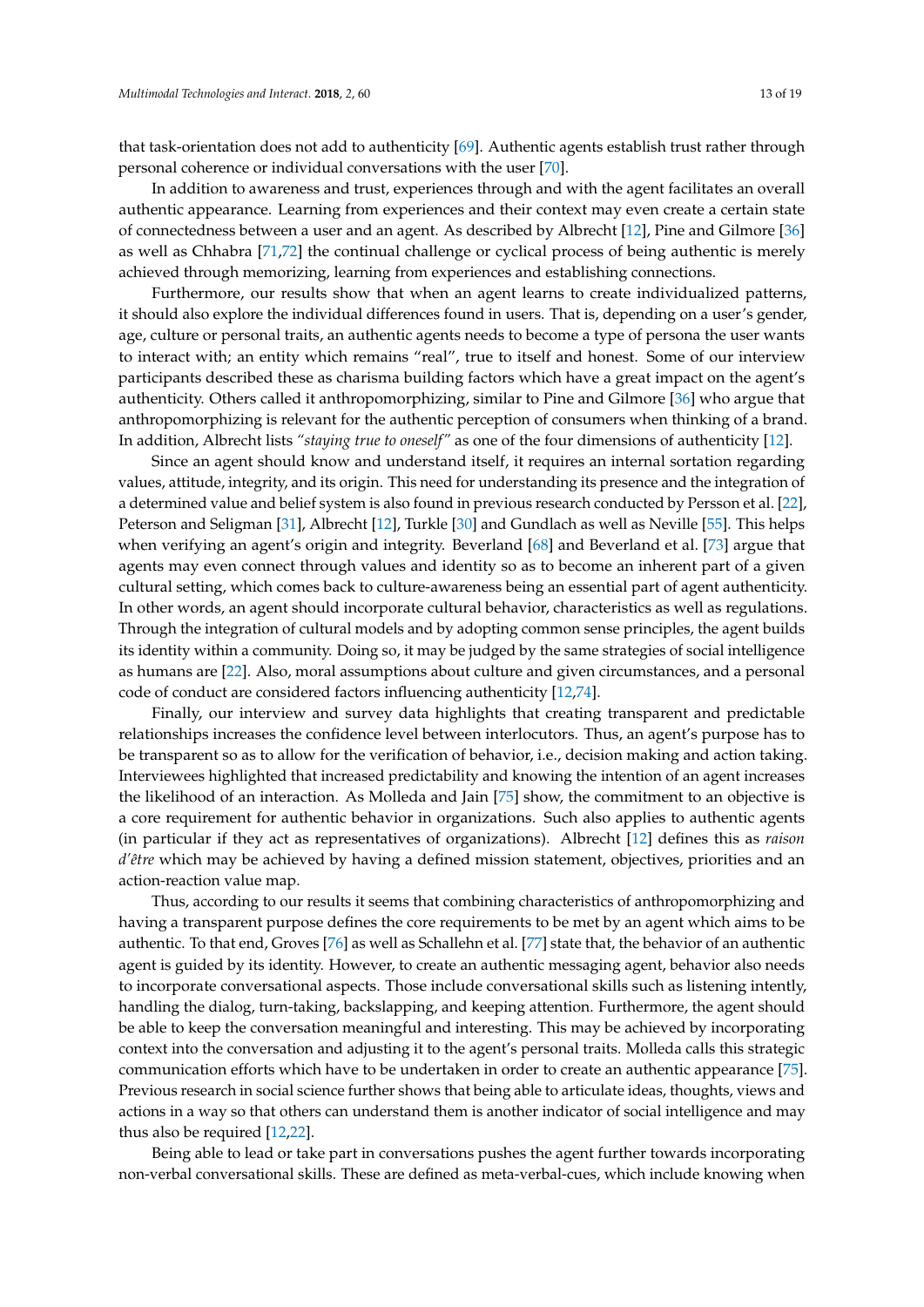to pause, adapting the pace of the conversation, following the trend of the conversation, showcasing availability, attention as well as responsiveness. Also, the agent should be able to communicate both synchronously as well as asynchronously, and it should have the ability to question a user's input. Our interviewees also support previous research in that conversational behavior includes high quality language skills, the incorporation of meta-verbal-cues as well as the mastery of Darwinian buttons [\[12](#page-15-11)[,30,](#page-16-3)[78\]](#page-18-2).

The ability to understand culture and circumstances as well as to create an agent persona requires the capacity of learning from experience. As agents need to be capable of handling both requests coming from the user as well as self-triggered actions, they often need to connect to APIs, interfaces, and other types of networks. This would allow for the outsourcing of abilities that are not frequently used or those that do not require significant storage and/or computing power. Showcasing this type of distributed agent, Choi and Yoo propose a way of communication between humans and agents using instant messaging and a unified platform for communication and cooperation [\[79\]](#page-18-3). This approach is similar to distributed AI, where the intelligence is contained in objects situated in different locations [\[80\]](#page-18-4). While in general such autonomy would support an agent's ability to learn from experience, it lacks supervision and so it may not be clear which direction an agent would take and how relevant information would be integrated into the system, potentially offering manipulation and deception caused by faulty data as well as data neglect.

Although to err is human in an agent it may be interpreted as non-authentic behavior. Error in this context is defined as performing unpredictable or wrong actions, not acting according to its purpose, persona or communication strategies or acting within a wrong cultural model. Through learning agents may, however, understand and adopt human problem-solving strategies to prevent error. As with human education, they may create an action-value-map that shows how certain actions or behaviors are perceived. This map should be constantly updated and expanded, essentially depicting the agent's personality.

In summary we may therefore argue that our interviews with 12 experts and a confirmatory survey with 5 participants point to a manifold concept of agent authenticity in which five key characteristics seem particularly prominent. Those characteristics are:

- **To have a transparent purpose**: i.e., an agent has to showcase its intent and decision making in a transparent way so as to make its actions understandable and predictable. Acting transparently and creating confidence by representing the creator or originator of the agent allows for keeping the conversation under control.
- **To learn from experience**: i.e., an agent requires two-way learning strategies where it autonomously learns from cultural, behavioral, personal, conversational and contextual interaction data.
- **To anthropomorphize**: i.e., an agent has to act as a persona including personal values, attitudes, and culture to establish a relationship with a user. This includes the building of individualized experiences as well as the creation of trust.
- **To show strong conversational behavior**: i.e., an agent should incorporate relevant communication strategies to successfully handle dialogs and adapt non-verbal interaction behavior such as intelligent reasoning and decision making (cf. recent work on rapport modeling and social conversational strategies [\[27](#page-16-0)[,45](#page-16-18)[,65\]](#page-17-13)).
- **To be coherent**: i.e., an agent has to keep up with a conversation and relate to previous elements and experiences. Furthermore, in order to build common ground, it has to be aware of the digital and natural context of the conversation and its (different) conversation partners.

While these five characteristics are generally interrelated, our interview and survey results highlight that coherence and learning from experience are the main contributors to authenticity. That is, keeping track of the conversation connects conversational behavior and coherence. Furthermore, building common ground aims to generate individualized trust and creates a relationship between interlocutors (both human and artificial). Representing a persona is tightly connected to the purpose of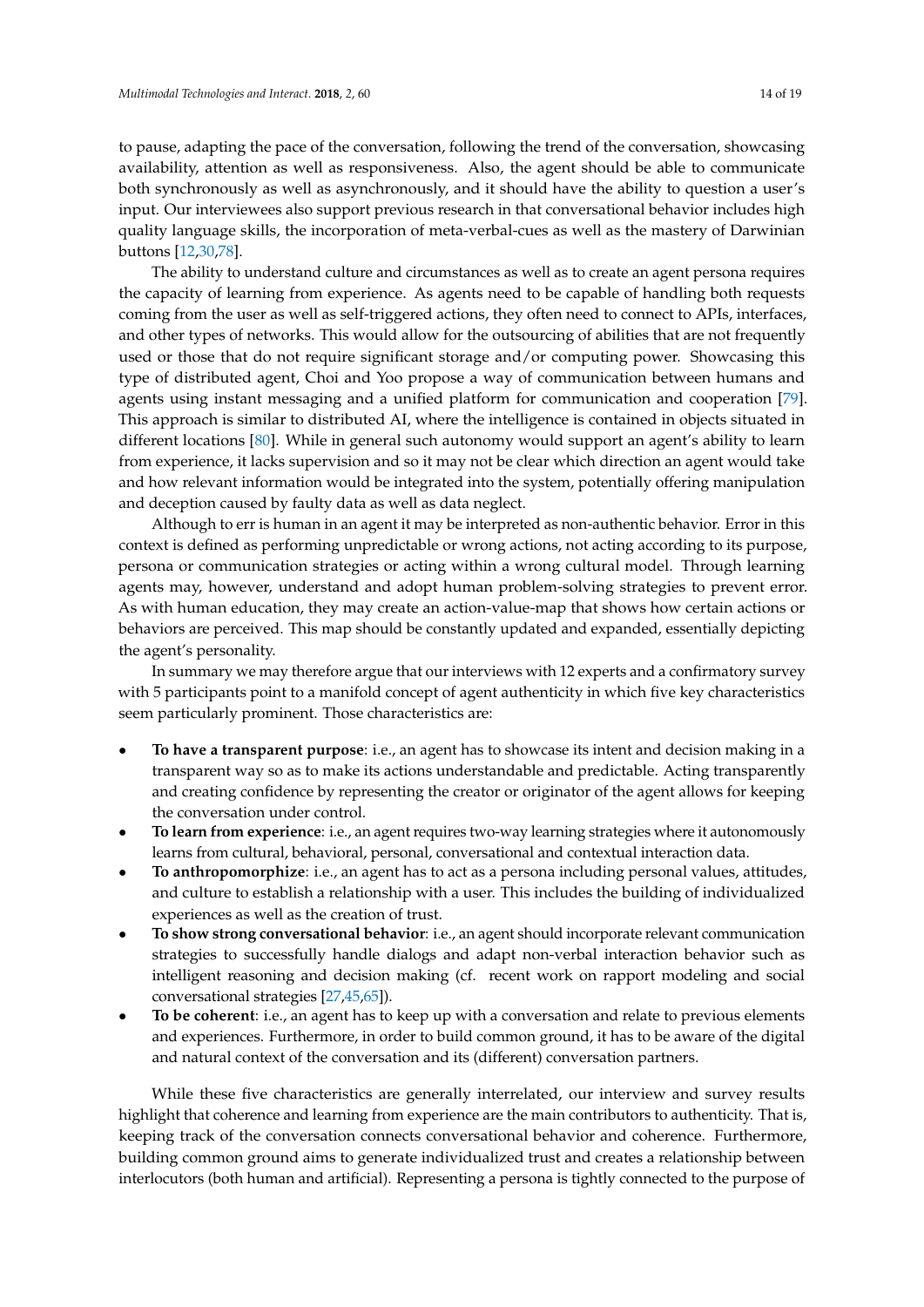the agent as well as its internal sortation. Acting predictable and transparent creates trust. Finally, so as to close the circle, learning from the conversational behavior and interactions helps the agent advance its communication capabilities, and cultural and conversational awareness supports the development of an agent persona.

# **6. Conclusions**

The results of the studies presented in this paper add to the existing body of knowledge in several ways. A primary contribution of our work concerns a theoretical definition of authenticity related to agent technology achieved through the conceptualization of constructs found in artificial intelligence as well as in socio-ethics. In doing this, we believe we contribute to theory building in the area of socio-ethics for emerging technologies. As mentioned by Shoemaker and colleagues [\[81\]](#page-18-5) theoretical constructs are the building blocks for social science theory. In our study we found that authenticity may be defined as the interplay of learning by experience, anthropomorphizing, having a transparent purpose, showing (advanced) conversational behavior and being coherent. This insight should work as a guideline with which we believe, researchers will be able to improve socio-ethics for emerging technologies.

Another relevant contribution of our work should be seen in its connection of two research streams which, to our knowledge, has not been done in this way before. Although the combination of socio-ethics and emerging technologies is an existing research field, our analysis tried to interlink an expert-focused understanding of authenticity related to socio-ethics and high-level concepts inherent to the development of artificial agents. That is, our work focused on identifying characteristics and factors which will hopefully lead to the development of more authentic intelligent agents. In doing so, our study found that the creation of such authentic agents relies on several, highly interconnected characteristics. These interrelations further indicate complex connections within as well as between characteristics, which makes their harmonization an important challenge of future agent development efforts.

In summary we may thus argue that the presented studies should count as the beginning of a journey towards a better understanding of agent authenticity. We do recognize that the generated insights may suffer from a certain participant bias (note: all interview and survey participants have had previous contact and relevant experience with the development of artificial agents or have been researching within this field) and from the fact that they did presume the existence of a binary problem space (i.e., what is authentic vs. what is not) while authenticity might rather be measured on a continuum. Future work should thus counter these limitations as well as strengthen their insight. For example, the rather theoretical conceptualization of authentic agent behavior has to be developed further so as to eventually reach the state of a more profound theoretical framework. The dynamic association between the five characteristics may guide this theory building. Also, the interplay of these characteristics may be an interesting path for future explorations, as well as a user's understanding of authenticity so as to evaluate the benefit from cultivating such authentic behavior. Future efforts may further expand the authenticity concept to other contexts by, for example, investigating the interplay of brand authenticity and agent authenticity for marketing purposes. Finally, while our work focused on messaging agents, future ambitions may apply these findings to voice, haptic and other interaction channels, which may eventually lead to the type of authentic robots Alan Turing had in mind when proposing his concept of the universal machine [\[13\]](#page-15-12).

**Author Contributions:** M.N. researched the relevant work and conducted and analyzed the primary interview study. L.B. conducted the verification study. S.S. supervised both studies and edited the article in collaboration with A.G.

**Funding:** This research received no external funding.

**Conflicts of Interest:** The authors declare no conflict of interest.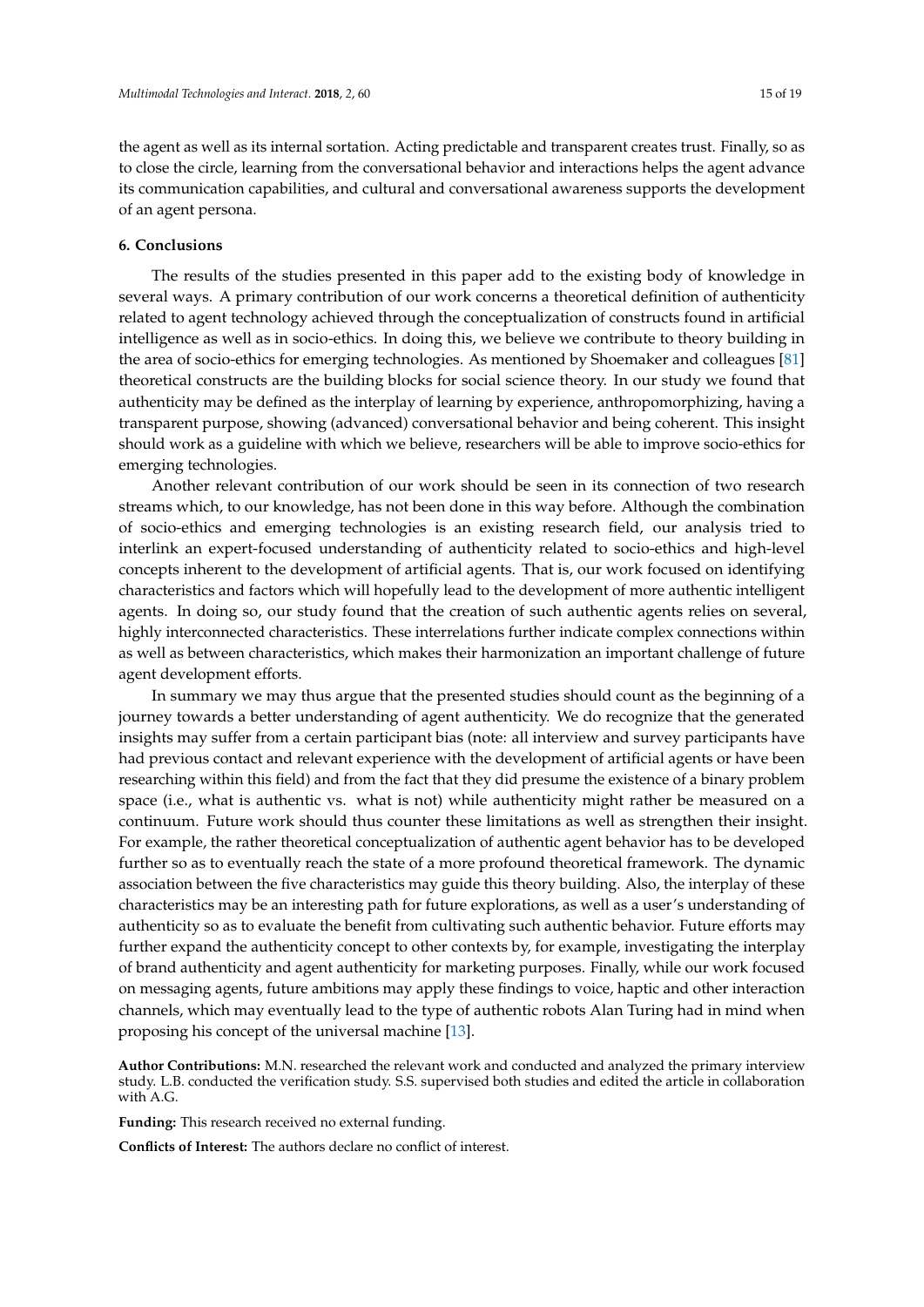# **References**

- <span id="page-15-0"></span>1. Sheth, B. Forget Apps, Now the Bots Take over, Tech Crunch. 2015. Available online: [https://techcrunch.](https://techcrunch.com/2015/09/29/forget-apps-now-the-bots-take-over/?guccounter=1) [com/2015/09/29/forget-apps-now-the-bots-take-over/?guccounter=1](https://techcrunch.com/2015/09/29/forget-apps-now-the-bots-take-over/?guccounter=1) (accessed on 15 September 2018).
- <span id="page-15-1"></span>2. Nass, C.; Steuer, J.; Tauber, E.R. Computers Are Social Actors. In Proceedings of the SIGCHI Conference on Human Factors in Computing Systems, Boston, MA, USA, 24–28 April 1994; ACM: New York, NY, USA, 1994; pp. 72–78. [\[CrossRef\]](http://dx.doi.org/10.1145/191666.191703)
- <span id="page-15-2"></span>3. Samadyar, Z. Intelligent agents: A comprehensive survey. *Int. J. Electron. Commun. Comput. Eng.* **2014**, *5*, 790–798.
- <span id="page-15-3"></span>4. Kurzweil, R. *How to Create a Mind: The Secret of Human Thought Revealed*; Penguin Books: New York, NY, USA, 2013; p. 352.
- <span id="page-15-4"></span>5. Hawkins, J.; Blakeslee, S. *On Intelligence*, 1st ed.; Times Books: New York, NY, USA, 2004; p. 272.
- <span id="page-15-5"></span>6. Minsky, M. *The Society of Mind*; Simon and Schuster: New York, NY, USA, 1986; p. 339.
- <span id="page-15-6"></span>7. Hebb, D.O. The organization of behavior. In *Neurocomputing: Foundations of Research*; Anderson, J.A., Rosenfeld, E., Eds.; MIT Press: Cambridge, MA, USA, 1988; Chapter 4, p. 752.
- <span id="page-15-7"></span>8. Salovey, P.; Mayer, J.D. Emotional Intelligence. *Imaginat. Cognit. Personal.* **1990**, *9*, 185–211. [\[CrossRef\]](http://dx.doi.org/10.2190/DUGG-P24E-52WK-6CDG)
- <span id="page-15-8"></span>9. Laertius, D. *Lives of Eminent Philosophers, Volume 2*; Books 6-10; Harvard University Press: Cambridge, MA, USA, 2000; p. 704.
- <span id="page-15-9"></span>10. Wechsler, D. *The Measurement and Appraisal of Adult Intelligence*; Williams & Wilkins Company: Philadelphia, PA, USA, 1958; p. 324.
- <span id="page-15-10"></span>11. Gardner, H. *Frames of Mind: The Theory of Multiple Intelligences*, 3rd ed.; Basic Books: New York, NY, USA, 2011; p. 528.
- <span id="page-15-11"></span>12. Albrecht, K. *Social Intelligence: The New Science of Success*; John Wiley & Sons: San Francisco, CA, USA, 2006; p. 289.
- <span id="page-15-12"></span>13. Turing, A.M. Computing machinery and intelligence. *Mind* **1950**, *59*, 433–460. [\[CrossRef\]](http://dx.doi.org/10.1093/mind/LIX.236.433)
- <span id="page-15-13"></span>14. Mikolov, T.; Joulin, A.; Baroni, M. A roadmap towards machine intelligence. *arXiv* **2015**, arXiv:1511.08130.
- <span id="page-15-14"></span>15. Tecuci, G. Artificial intelligence. *Wiley Interdiscip. Rev. Comput. Stat.* **2012**, *4*, 168–180. [\[CrossRef\]](http://dx.doi.org/10.1002/wics.200)
- <span id="page-15-15"></span>16. Lieberman, H. Autonomous interface agents. In Proceedings of the ACM SIGCHI Conference on Human Factors in Computing Systems, Atlanta, GA, USA, 22–27 March 1997; ACM: New York, NY, USA, 1997; pp. 67–74.
- <span id="page-15-16"></span>17. Ferrara, E.; Varol, O.; Davis, C.; Menczer, F.; Flammini, A. The rise of social bots. *Commun. ACM* **2014**, *59*, 96–104. [\[CrossRef\]](http://dx.doi.org/10.1145/2818717)
- <span id="page-15-17"></span>18. Cassell, J.; Bickmore, T.; Billinghurst, M.; Campbell, L.; Chang, K.; Vilhjálmsson, H.; Yan, H. Embodiment in Conversational Interfaces: Rea. In Proceedings of the SIGCHI Conference on Human Factors in Computing Systems, Pittsburgh, PA, USA, 15–20 May 1999; ACM: New York, NY, USA, 1999; pp. 520–527.
- <span id="page-15-18"></span>19. Hwang, T.; Pearce, I.; Nanis, M. Socialbots: Voices from the fronts. *Interactions* **2012**, *19*, 38–45. [\[CrossRef\]](http://dx.doi.org/10.1145/2090150.2090161)
- <span id="page-15-19"></span>20. Boshmaf, Y.; Muslukhov, I.; Beznosov, K.; Ripeanu, M. Design and analysis of a social botnet. *Comput. Netw.* **2013**, *57*, 556–578. [\[CrossRef\]](http://dx.doi.org/10.1016/j.comnet.2012.06.006)
- <span id="page-15-20"></span>21. Kramer, A.D.I.; Guillory, J.E.; Hancock, J.T. Experimental evidence of massive-scale emotional contagion through social networks. *Proc. Natl. Acad. Sci. USA* **2014**, *111*, 8788–8790. [\[PubMed\]](http://www.ncbi.nlm.nih.gov/pubmed/24889601)
- <span id="page-15-21"></span>22. Persson, P.; Laaksolahti, J.; Lönnqvist, P. Understanding socially intelligent agents—A multilayered phenomenon. *IEEE Trans. Syst. Man Cybern. Part A Syst. Hum.* **2001**, *31*, 349–360. [\[CrossRef\]](http://dx.doi.org/10.1109/3468.952710)
- <span id="page-15-22"></span>23. Lei, H. Context awareness: A practitioner's perspective. In Proceedings of the 2005 International Workshop on Ubiquitous Data Management, Tokyo, Japan, 4 April 2005; UDM: Tokyo, Japan, 2005; pp. 43–52.
- <span id="page-15-23"></span>24. Coon, W.M. A Computational Model for Building Relationships between Humans and Virtual Agents. Ph.D. Thesis, Worcester Polytechnic Institute, Worcester, MA, USA, 2012.
- <span id="page-15-24"></span>25. Bickmore, T.; Schulman, D. Empirical validation of an accommodation theory-based model of user-agent relationship. In *International Conference on Intelligent Virtual Agents*; Springer: Berlin/Heidelberg, Germany, 2012; pp. 390–403.
- <span id="page-15-25"></span>26. Gratch, J.; Okhmatovskaia, A.; Lamothe, F.; Marsella, S.; Morales, M.; van der Werf, R.J.; Morency, L.P. Virtual rapport. In *International Workshop on Intelligent Virtual Agents*; Springer: Berlin/Heidelberg, Germany, 2006; pp. 14–27.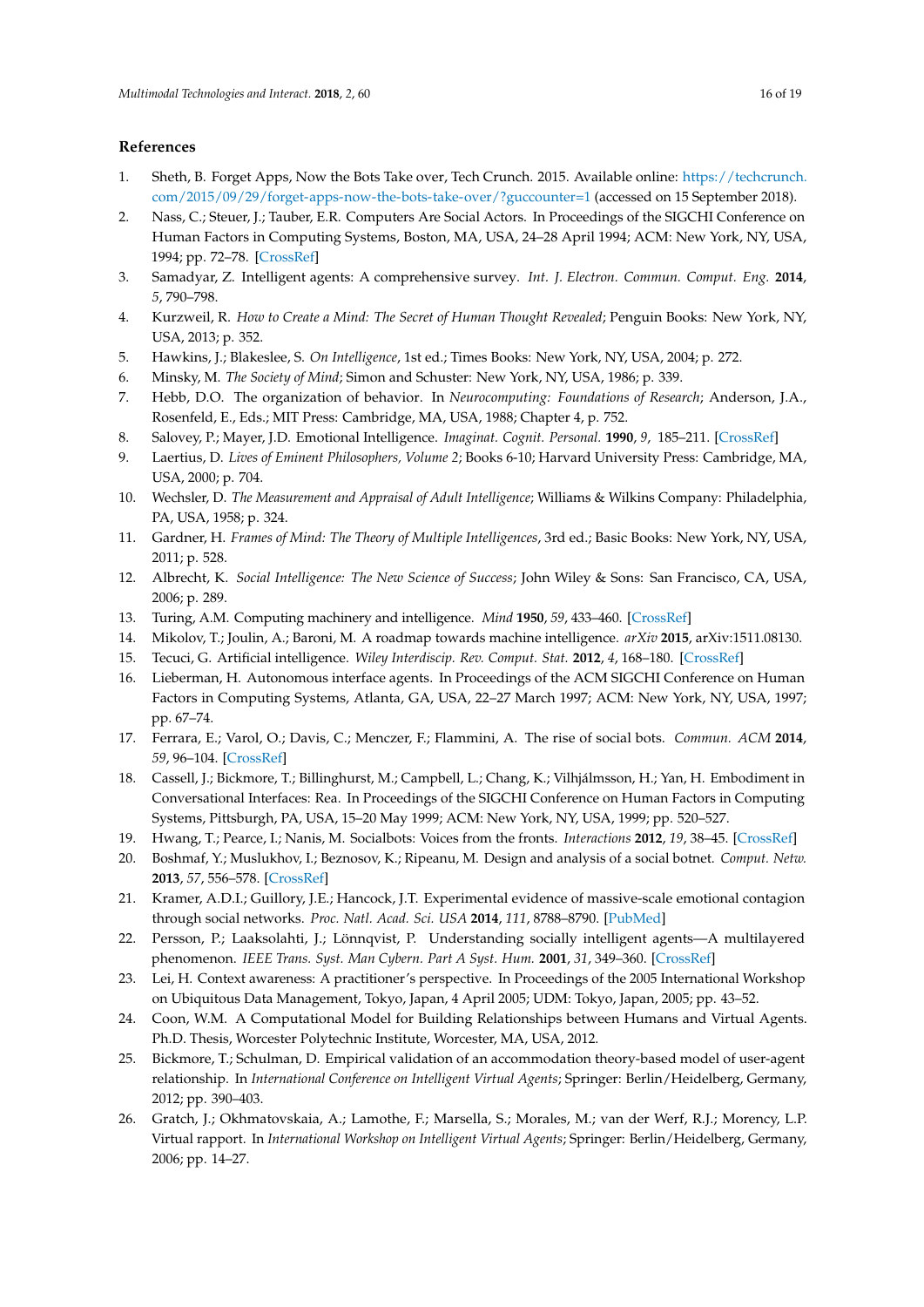- <span id="page-16-0"></span>27. Matsuyama, Y.; Bhardwaj, A.; Zhao, R.; Romeo, O.; Akoju, S.; Cassell, J. Socially-aware animated intelligent personal assistant agent. In Proceedings of the 17th Annual Meeting of the Special Interest Group on Discourse and Dialogue, Los Angeles, CA, USA, 13–15 September 2016; Association for Computational Linguistics: Stroudsburg, PA, USA, pp. 224–227.
- <span id="page-16-1"></span>28. Weizenbaum, J. ELIZA—A computer program for the study of natural language communication between man and machine. *Commun. ACM* **1966**, *9*, 36–45. [\[CrossRef\]](http://dx.doi.org/10.1145/365153.365168)
- <span id="page-16-2"></span>29. Turkle, S. Whither psychoanalysis in computer culture. *Psychoanal. Psychol.* **2004**, *21*, 16–30. [\[CrossRef\]](http://dx.doi.org/10.1037/0736-9735.21.1.16)
- <span id="page-16-3"></span>30. Turkle, S. Authenticity in the age of digital companions. *Interact. Stud.* **2007**, *8*, 501–517. [\[CrossRef\]](http://dx.doi.org/10.1075/is.8.3.11tur)
- <span id="page-16-4"></span>31. Peterson, C.; Seligman, M.E.P. *Character Strengths and Virtues: A Handbook and Classification*, 1st ed.; American Psychological Association: Worcester, MA, USA; Oxford University Press: Oxford, UK, 2004; p. 800.
- <span id="page-16-5"></span>32. Lopez, F.G.; Rice, K.G. Preliminary development and validation of a measure of relationship authenticity. *J. Couns. Psychol.* **2006**, *53*, 362–371. [\[CrossRef\]](http://dx.doi.org/10.1037/0022-0167.53.3.362)
- <span id="page-16-6"></span>33. Sheldon, K.M.; Ryan, R.M.; Rawsthorne, L.J.; Ilardi, B. Trait self and true self: Cross-role variation in the Big-Five personality traits and its relations with psychological authenticity and subjective well-being. *J. Personal. Soc. Psychol.* **1997**, *73*, 1380–1393. [\[CrossRef\]](http://dx.doi.org/10.1037/0022-3514.73.6.1380)
- <span id="page-16-7"></span>34. Cappannelli, G.; Cappannelli, S.C. *Authenticity: Simple Strategies for Greater Meaning and Purpose at Work and at Home*; Clerisy Press: Cincinnati, OH, USA, 2005; p. 229.
- <span id="page-16-8"></span>35. Beattie, J.; Fernley, L. *The Age of Authenticity: An Executive Summary*; Cohn & Wolfe: New York, NY, USA, 2014.
- <span id="page-16-9"></span>36. Pine, B.J.; Gilmore, J.H. Keep it real. *Mark. Manag.* **2008**, *17*, 18–24.
- <span id="page-16-10"></span>37. Leigh, T.W.; Peters, C.; Shelton, J. The consumer quest for authenticity: The multiplicity of meanings within the MG subculture of consumption. *J. Acad. Mark. Sci.* **2006**, *34*, 481–493. [\[CrossRef\]](http://dx.doi.org/10.1177/0092070306288403)
- <span id="page-16-11"></span>38. Gulikers, J.T.M.; Bastiaens, T.J.; Kirschner, P.A.; Gulikers, J.T.M.; Bastioens, T.J.; Kirschner, P.A. A five-dimensional framework for authentic assessment. *ETR D* **2010**, *52*, 67–86.
- <span id="page-16-12"></span>39. Johnson, D.G.; Noorman, M. Recommendations for future development of artificial agents. *IEEE Technol. Soc. Mag.* **2014**, *4*, 22–28. [\[CrossRef\]](http://dx.doi.org/10.1109/MTS.2014.2363978)
- <span id="page-16-13"></span>40. Moulin, B.; Irandoust, H.; Bélanger, M.; Desbordes, G. Explanation and argumentation capabilities: Towards the creation of more persuasive agents. *Artif. Intell. Rev.* **2002**, *17*, 169–222. [\[CrossRef\]](http://dx.doi.org/10.1023/A:1015023512975)
- <span id="page-16-14"></span>41. Haynes, S.R.; Cohen, M.A.; Ritter, F.E. Designs for explaining intelligent agents. *Int. J. Hum.-Comput. Stud.* **2009**, *67*, 90–110. [\[CrossRef\]](http://dx.doi.org/10.1016/j.ijhcs.2008.09.008)
- <span id="page-16-15"></span>42. Kakas, A.; Moraitis, P. Argumentation based decision making for autonomous agents. In Proceedings of the Second International Joint Conference on Autonomous Agents and Multiagent Systems, Melbourne, Australia, 14–18 July 2003; pp. 883–890.
- <span id="page-16-16"></span>43. Seeger, A.M.; Pfeiffer, J.; Heinzl, A. When do we need a human? Anthropomorphic design and trustworthiness of conversational agents. In Proceedings of the Sixteenth Annual Pre-ICIS Workshop on HCI Research in MIS, AISeL, Seoul, Korea, 10 December 2017.
- <span id="page-16-17"></span>44. Cheng, A. Chat, Connect, Collapse: A Critique on the Anthropomorphization of Chatbots in Search for Emotional Intimacy. Scripps Senior Theses. 1107. 2018. Available online: [http://scholarship.claremont.edu/](http://scholarship.claremont.edu/scripps_theses/1107) [scripps\\_theses/1107](http://scholarship.claremont.edu/scripps_theses/1107) (accessed on 15 September 2018).
- <span id="page-16-18"></span>45. Romero, O.J.; Zhao, R.; Cassell, J. Cognitive-inspired conversational-strategy reasoner for socially-aware agents. In *Proceedings of the 26th International Joint Conference on Artificial Intelligence, Melbourne, Australia, 19–25 August 2017*; AAAI Press: Palo Alto, CA, USA, 2017; pp. 3807–3813.
- <span id="page-16-19"></span>46. Franklin, S.; Patterson, F., Jr. The LIDA architecture: Adding new modes of learning to an intelligent, autonomous, software agent. *Pat* **2006**, *703*, 764–1004.
- 47. Shawar, B.A.; Atwell, E.S. Using corpora in machine-learning chatbot systems. *Int. J. Corpus Linguist.* **2005**, *10*, 489–516. [\[CrossRef\]](http://dx.doi.org/10.1075/ijcl.10.4.06sha)
- 48. Serban, I.V.; Sankar, C.; Germain, M.; Zhang, S.; Lin, Z.; Subramanian, S.; Kim, T.; Pieper, M.; Chandar, S.; Ke, N.R.; et al. A deep reinforcement learning chatbot. *arXiv* **2017**, arXiv:1709.02349.
- 49. Sun, R. The CLARION cognitive architecture: Extending cognitive modeling to social simulation. In *Cognition and Multi-Agent Interaction: From Cognitive Modeling to Social Simulation*; Cambridge University Press: Cambridge, UK, 2006; pp. 79–99.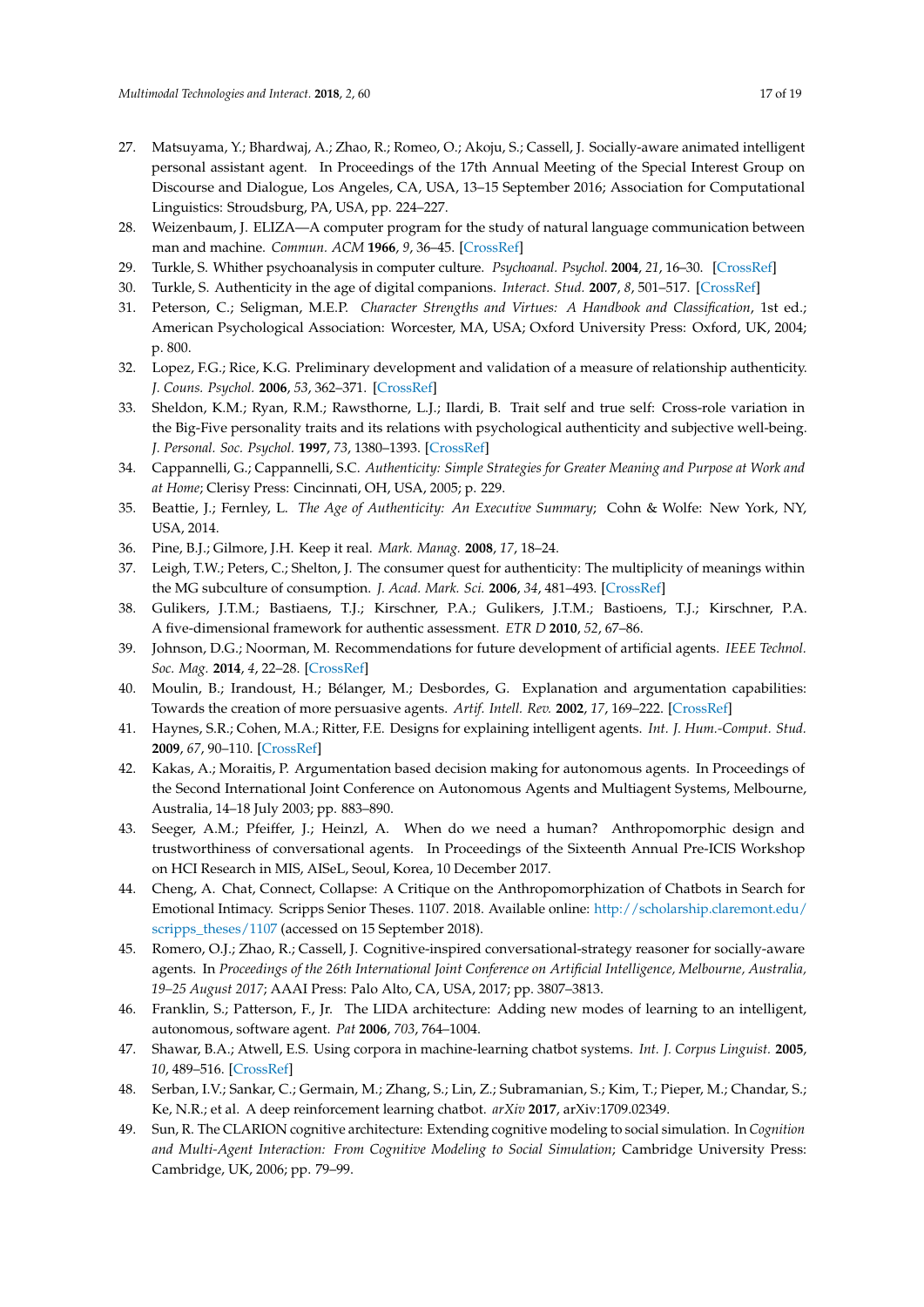- 50. Laird, J.E.; Newell, A.; Rosenbloom, P.S. Soar: An architecture for general intelligence. *Artif. Intell.* **1987**, *33*, 1–64. [\[CrossRef\]](http://dx.doi.org/10.1016/0004-3702(87)90050-6)
- <span id="page-17-0"></span>51. Anderson, J.R.; Matessa, M.; Lebiere, C. ACT-R: A theory of higher level cognition and its relation to visual attention. *Hum.-Comput. Interact.* **1997**, *12*, 439–462. [\[CrossRef\]](http://dx.doi.org/10.1207/s15327051hci1204_5)
- <span id="page-17-1"></span>52. Breazeal, C. *Designing Sociable Robots*; MIT Press: Cambridge, MA, USA, 2002; p. 281.
- 53. Brooks, R.A. *Flesh and Machines: How Robots Will Change Us*; Vintage Books: New York, NY, USA, 2003; p. 260.
- <span id="page-17-2"></span>54. Picard, R.W. *Affective Computing*; MIT Media Laboratory Perceptual Computing Section Technical Report No. 321; MIT Media Laboratory: Cambridge, MA, USA, 1995.
- <span id="page-17-3"></span>55. Gundlach, H.; Neville, B. Authenticity: Further theoretical and practical development. *J. Brand Manag.* **2012**, *19*, 484–499. [\[CrossRef\]](http://dx.doi.org/10.1057/bm.2011.51)
- <span id="page-17-4"></span>56. Grayson, K.; Martinec, R. Consumer perceptions of iconicity and indexicality and their influence on assessments of authentic market offerings. *J. Consum. Res.* **2004**, *31*, 296–312. [\[CrossRef\]](http://dx.doi.org/10.1086/422109)
- <span id="page-17-5"></span>57. Beverland, M.; Lindgreen, A.; Vink, M.W. Projecting authenticity through advertising: Consumer judgments of advertisers' claims. *J. Advert.* **2008**, *37*, 5. [\[CrossRef\]](http://dx.doi.org/10.2753/JOA0091-3367370101)
- <span id="page-17-6"></span>58. Wang, F.Y.; Zeng, D.; Carley, K.M.; Mao, W.; Johnson-Lenz, T.; Cyert, R. Social computing: From social informatics to social intelligence. *IEEE Intell. Syst.* **2007**, *22*, 79–83. [\[CrossRef\]](http://dx.doi.org/10.1109/MIS.2007.41)
- <span id="page-17-7"></span>59. McCracken, G. *The Long Interview*; A Sage University Paper Volume 13 of Qualitative Research Methods; SAGE Publications: Thousand Oaks, CA, USA, 1988; p. 88.
- <span id="page-17-8"></span>60. Morhart, F.; Malär, L.; Guèvremont, A.; Girardin, F.; Grohmann, B. Brand authenticity: An integrative framework and measurement scale. *J. Consum. Psychol.* **2013**, *25*, 200–218. [\[CrossRef\]](http://dx.doi.org/10.1016/j.jcps.2014.11.006)
- <span id="page-17-9"></span>61. Bruhn, M.; Schoenmüller, V.; Schäfer, D.; Heinrich, D. Brand authenticity: Towards a deeper understanding of its conceptualization and measurement. *Adv. Consum. Res.* **2012**, *40*, 567–576. [\[CrossRef\]](http://dx.doi.org/10.1086/429607)
- <span id="page-17-10"></span>62. Rezabek, L.; Cochenour, J. Visual cues in computer-mediated communication: Supplementing text with emoticons. *J. Vis. Lit.* **1998**, *18*, 201–215. [\[CrossRef\]](http://dx.doi.org/10.1080/23796529.1998.11674539)
- <span id="page-17-11"></span>63. Walther, J.B.; D'Addario, K.P. The impacts of emoticons on message interpretation in computer-mediated communication. *Soc. Sci. Comput. Rev.* **2001**, *19*, 324–347. [\[CrossRef\]](http://dx.doi.org/10.1177/089443930101900307)
- <span id="page-17-12"></span>64. Watzlawick, P.; Bavelas, J.B.; Jackson, D.D. *Pragmatics of Human Communication: A Study of Interactional Patterns, Pathologies and Paradoxes*; WW Norton & Company: New York, NY, USA, 2011.
- <span id="page-17-13"></span>65. Bickmore, T.; Schulman, D.; Yin, L. Maintaining engagement in long-term interventions with relational agents. *Appl. Artif. Intell.* **2010**, *24*, 648–666. [\[CrossRef\]](http://dx.doi.org/10.1080/08839514.2010.492259) [\[PubMed\]](http://www.ncbi.nlm.nih.gov/pubmed/21318052)
- <span id="page-17-14"></span>66. Kornienko, S.; Kornienko, O.; Levi, P. Collective AI: Context awareness via communication. *IJCAI Int. Joint Conf. Artif. Intell.* **2005**, *5*, 1464–1470.
- <span id="page-17-15"></span>67. Weiser, M. The Computer for the 21st Century. *ACM SIGMOBILE Mob. Comput. Commun. Rev.* **1999**, *3*, 3–11. [\[CrossRef\]](http://dx.doi.org/10.1145/329124.329126)
- <span id="page-17-16"></span>68. Beverland, M. Crafting brand authenticity: The case of luxury wines. *J. Manag. Stud.* **2005**, *42*, 1003–1029. [\[CrossRef\]](http://dx.doi.org/10.1111/j.1467-6486.2005.00530.x)
- <span id="page-17-17"></span>69. Beverland, M.; Luxton, S. Managing integrated marketing communication (IMC) through strategic decoupling: How luxury wine firms retain brand leadership while appearing to be wedded to the past. *J. Advert.* **2005**, *34*, 103–116. [\[CrossRef\]](http://dx.doi.org/10.1080/00913367.2005.10639207)
- <span id="page-17-18"></span>70. Wood, A.M.; Linley, P.A.; Maltby, J.; Baliousis, M.; Joseph, S. The authentic personality: A theoretical and empirical conceptualization and the development of the authenticity scale. *J. Couns. Psychol.* **2008**, *55*, 385–399. [\[CrossRef\]](http://dx.doi.org/10.1037/0022-0167.55.3.385)
- <span id="page-17-19"></span>71. Chhabra, D. Defining authenticity and Its determinants: Toward an authenticity flow model. *J. Travel Res.* **2005**, *44*, 64–73. [\[CrossRef\]](http://dx.doi.org/10.1177/0047287505276592)
- <span id="page-17-20"></span>72. Chhabra, D. Positioning museums on an authenticity continuum. *Ann. Tour. Res.* **2008**, *35*, 427–447. [\[CrossRef\]](http://dx.doi.org/10.1016/j.annals.2007.12.001)
- <span id="page-17-21"></span>73. Beverland, M.; Farrelly, F.; Quester, P. Brand-personal values fit and brand meanings: Exploring the role individual values play in ongoing brand loyalty in extreme sports subcultures. *Adv. Consum. Res.* **2006**, *33*, 21–28.
- <span id="page-17-22"></span>74. Trilling, L. *Sincerity and Authenticity*, 2nd ed.; Harvard University Press: Cambridge, MA, USA, 1972; p. 188.
- <span id="page-17-23"></span>75. Molleda, J.C. Authenticity and the construct's dimensions in public relations and communication research. *J. Commun. Manag.* **2010**, *14*, 223–236. [\[CrossRef\]](http://dx.doi.org/10.1108/13632541011064508)